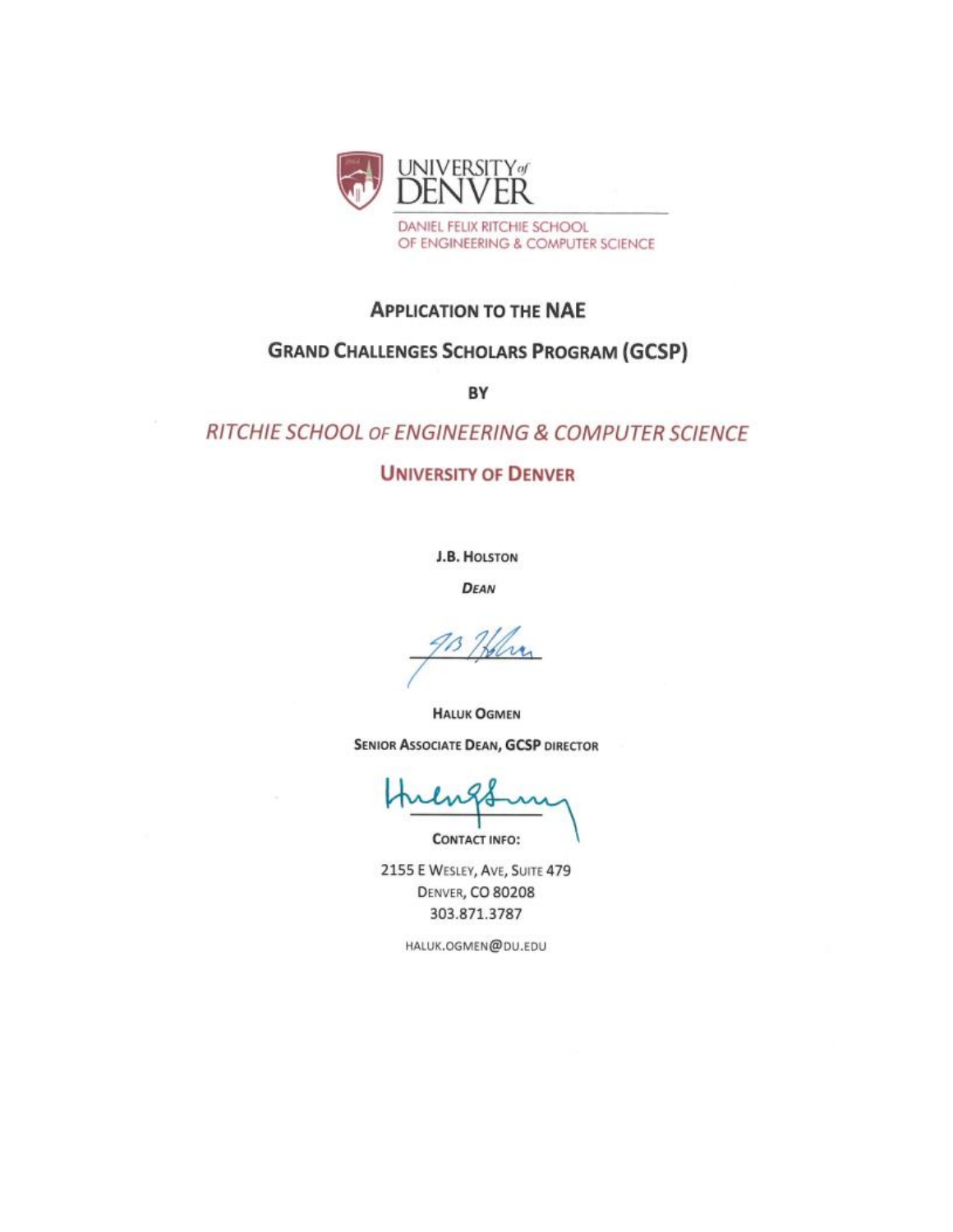# Table of Contents

| L.             |                                                                                     |  |
|----------------|-------------------------------------------------------------------------------------|--|
| П.             |                                                                                     |  |
| Ш.             |                                                                                     |  |
| IV.            |                                                                                     |  |
| $\mathbf{V}$ . |                                                                                     |  |
| VI.            |                                                                                     |  |
| VII.           |                                                                                     |  |
| VIII.          |                                                                                     |  |
| IX.            |                                                                                     |  |
|                | <b>Appendix A – Ritchie School Grand Challenges Scholar Program Application  14</b> |  |
|                | <b>Appendix B - First / Early Adopter Grand Challenges Faculty Members  15</b>      |  |
|                | Appendix C – Example Thematic Courses and Minors for Interdisciplinary Learning  16 |  |
|                |                                                                                     |  |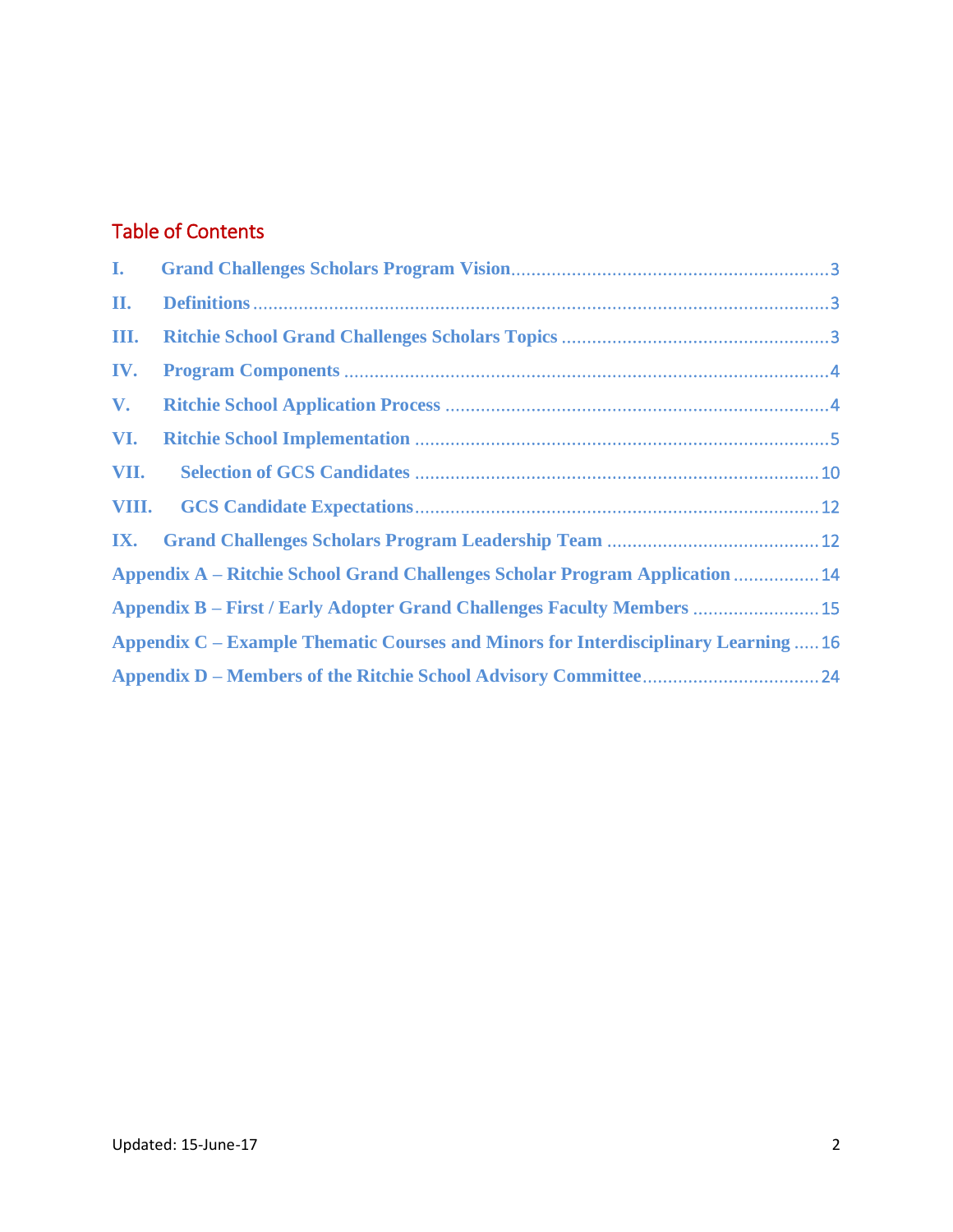# <span id="page-2-0"></span>**I. Grand Challenges Scholars Program Vision**

The Daniel Felix Ritchie School of Engineering and Computer Science at the University of Denver (DU) is committed to becoming a leader in educating engineers and computer scientists to meet the grand challenges facing our global society in the 21<sup>st</sup> century.

This is a strategic priority for the University overall under its new Chancellor, as expressed in the recently adopted DU 2025 Strategic Plan [http://imagine.du.edu/du-impact-2025/.](http://imagine.du.edu/du-impact-2025/) At DU, 70% of incoming undergraduate students self-identify as entrepreneurs and 70% study abroad. DU's slogan *'A Private University Serving the Public Good'* represents the mission-orientation of its students and faculty. Many of the University's units currently participate in (non-NAE) Grand Challenges (for example, the Graduate School of Social Work [http://www.du.edu/socialwork/gsswnews/2016/10-11-challengesoct.html\)](http://www.du.edu/socialwork/gsswnews/2016/10-11-challengesoct.html). New multi-discipline and interdisciplinary initiatives involving engineering have launched at scale across the University with focus on innovation and entrepreneurship (Project XITE) and community service (CCESL).

The Ritchie School has recently completed a strategic planning process and is implementing the initial phases for next academic year. This plan includes a commitment to project-based learning and addressing Grand Challenges throughout undergraduate and graduate education, research and scholarship.

# <span id="page-2-1"></span>**II. Definitions**

**Grand Challenges Scholars Program Applicant (GCSP Applicant) –** a student in the Ritchie School who is completing an application for submission to the Ritchie School Grand Challenges Scholars Program.

**Grand Challenges Scholar Candidate (GCS Candidate) –** a Ritchie School major who has been accepted to the GCSP and is working with a GCSP Mentor.

**Grand Challenges Scholar (GC Scholar) -** a Ritchie School major who has completed the Grand Challenges Scholars program.

**Grand Challenges Scholars Program Mentor (GCSP Mentor)** – a faculty member or industry partner who is advising and guiding a GCSP Candidate on a topic tailored to one of the National Academy of Engineering (NAE) Grand Challenges topics. Mentors will be responsible for periodic monitoring of the GCS Candidate's progress in the overall program. If the mentor is an industry partner, a secondary faculty mentor will also be selected to help with the academic advising.

**Grand Challenges Scholars Program Leadership Team (GCSP Leadership) –** Selected Ritchie School faculty and staff, the Senior Associate Dean, and selected GCS Candidates who are responsible for the recruitment of GCSP Applicants, application review and acceptance of GCS Candidates, reviewing research plans, monitoring overall student progress toward completion of the program, and public relations for the Ritchie School Grand Challenges Scholars Program. The Ritchie School Dean is a non-voting advisory member.

# <span id="page-2-2"></span>**III. Ritchie School Grand Challenges Scholars Topics**

In its 2017-2022 Strategic Plan, the Ritchie School of Engineering and Computer Science chose to focus its research and teaching on two "Global Goals": *Healthy Global Citizens* and *Smart, Sustainable World*. These Global Goals relate directly to the [National Academy of Engineering's Grand Challenges](http://engineeringchallenges.org/challenges.aspx) and the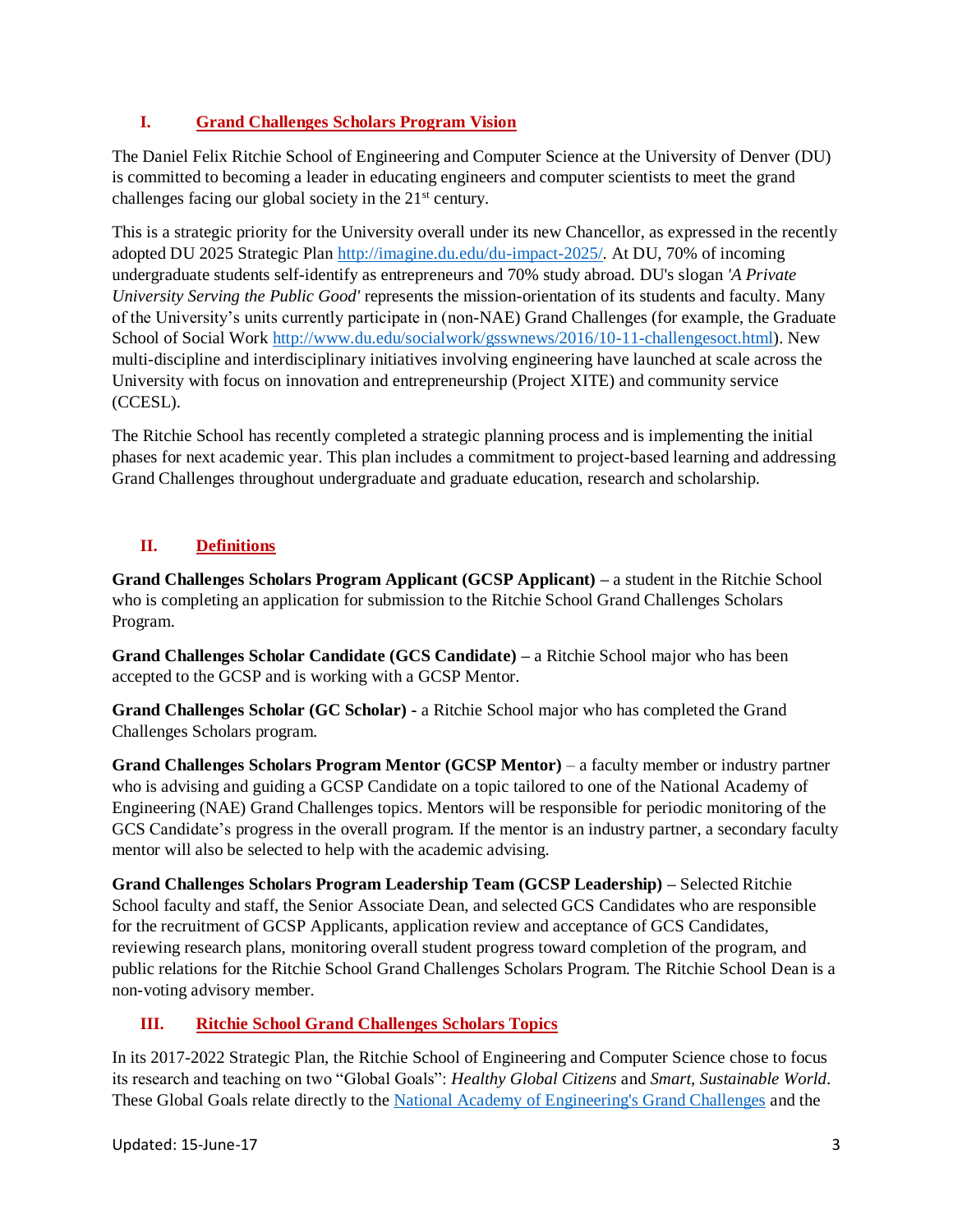[UN's Sustainable Development Goals.](https://sustainabledevelopment.un.org/sdgs) Of the 14 NAE Grand Challenges, we have currently 12 with identified faculty mentors (see Appendix B for the list of faculty):

- 1. Make solar energy economical
- 2. Develop carbon sequestration methods
- 3. Provide access to clean water
- 4. Restore and improve urban infrastructure
- 5. Advance health informatics
- 6. Engineer better medicines
- 7. Reverse-engineer the brain
- 8. Prevent nuclear terror
- 9. Secure cyberspace
- 10. Enhance virtual reality
- 11. Advance personalized learning
- 12. Engineer the tools of scientific discovery

Since our School's two Global Goals align well with both NAE Grand Challenges and the UN's Sustainable Development Goals, we expect broad faculty involvement in the GCSP.

# <span id="page-3-0"></span>**IV. Program Components**

The Grand Challenges Scholars Program has five completion components required to satisfy the expectations of students enrolled in the GSCP as follow:

- *1.* Complete a Research Experience Project or independent research related to a Grand Challenge.
- *2.* Participate in an Interdisciplinary Curriculum that prepares engineering and computer science students to work at the overlap with public policy, business, law, ethics, human behavior, risk, as well as medicine and the sciences.
- *3.* Participate in entrepreneurship to prepare students to translate invention to innovation; to develop market ventures that scale to global solutions in the public interest.
- *4.* Experience Global Dimension that develops the students' global perspectives necessary to address Challenges that are inherently global as well as to lead innovation in a global economy.
- *5.* Participate in service learning for developing and deepening students' social consciousness and their motivation to bring their technical expertise to bear on societal problems.

# <span id="page-3-1"></span>**V. Ritchie School Application Process**

GCSP applicant will:

- Take a one Quarter Hour (QH) course in Fall or Winter during their first year, which introduces the students to the program, the NAE Grand Challenges, etc. This will also include an introduction to possible mentors and facilitate matchmaking between mentors and students
- Identify their overall NAE Grand Challenges subject area
- Choose a GCSP Mentor and work with their mentor on a plan for completing the GCSP components
	- **•** Incorporate each of the five completion components of the Ritchie School GCSP (opportunities in each of the five areas are identified below); and
	- **•** Identify the mix of competencies (2 at a high level, 2 at a moderate level, and 1 at a foundational level) for successful completion of the program.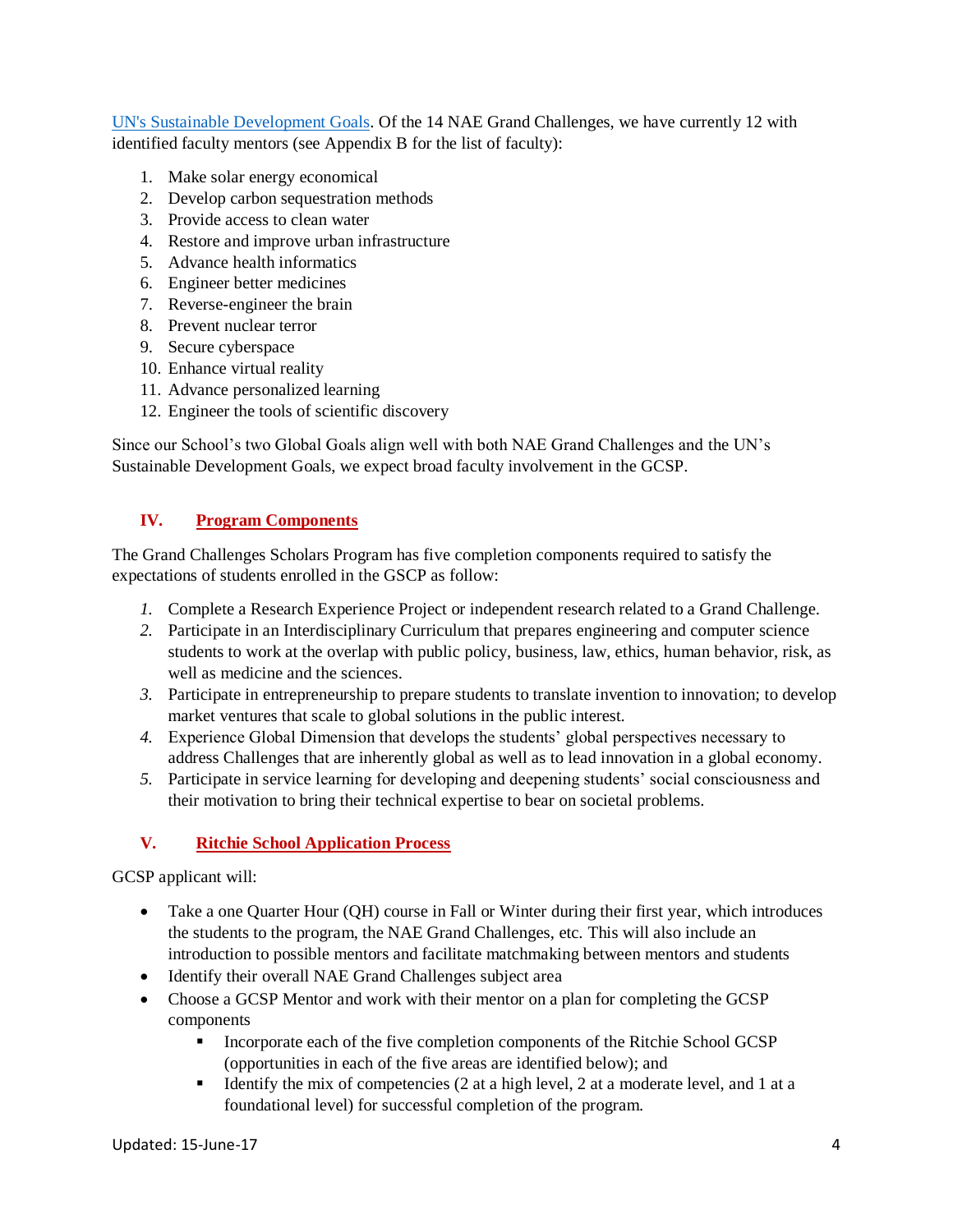# <span id="page-4-0"></span>**VI. Ritchie School Implementation**

The five program components listed above will be addressed by Ritchie School GCS Candidates in the following ways:

# **1. Hands-on Project OR Research Experience**

*Engineering [the following are examples of grand challenges that are likely to be of interest to engineering students; however, students are free to choose any of the grand challenges listed in Appendix B: Make Solar Energy Economical, Restore and Improve Urban Infrastructure, Reverse-Engineer the Brain, Secure Cyberspace, Enhance Virtual Reality, Advance Personalized Learning, Engineer the Tools of Scientific Discovery]*

(1) Engineering Design course is a yearlong, multidisciplinary experience for all engineering students. The bulk of these projects relate specifically to Grand Challenges. Computer Science (CS) students have been involved in design projects on an *ad hoc* basis when the topic is relevant. Project solicitation will include a section on whether the projects are related to one of the Grand Challenges. GCS Candidates can identify Engineering Design as fulfilling their requirements for completion of the GCSP program.

(2) Students in their junior year participate in an Engineering Integration course, which typically combines three or four students to work as a group to accomplish the design, manufacturing, and programming of an autonomous vehicle. There are options in this course to choose a GC related alternative project that GCS Candidates would be able to take advantage of as well.

(3) Research faculty may include Research Experience for Undergraduates (REU) in their proposals. Many of the Ritchie Schools' Engineering and CS faculty research focuses on GC topics. GCS Candidates will be provided tailored research opportunities within the areas listed above.

*Computer Science [the following are examples of grand challenges that are likely to be of interest to computer science students; however, students are free to choose any of the grand challenges listed in Appendix B Advance Health Informatics, Reverse Engineer the Brain, Secure Cyberspace, Enhance Virtual Reality, Advance Personalized Learning]*

Computer Science students have the opportunity to take a year-long capstone course. Additionally, computer science students can work with professors on Partners in Scholarship (PINS) projects and/or work on a hands-on project or research in the context of a departmental distinction project. All Cybersecurity students are required to spend one-quarter in an on-site industry capstone project. GCS Candidates working with Computer Science faculty in these ways can identify this as a portion of their experiences in the program.

# *Assessment of Accomplishments for Component 1:*

- a. High level of accomplishment:
	- i. Engineering Design / Capstone presentation at a national conference, or
	- ii. Publication and presentation of research at a professional conference.
- b. Moderate level of accomplishment:
	- i. Engineering Design / Capstone presentation at a university-wide forum, or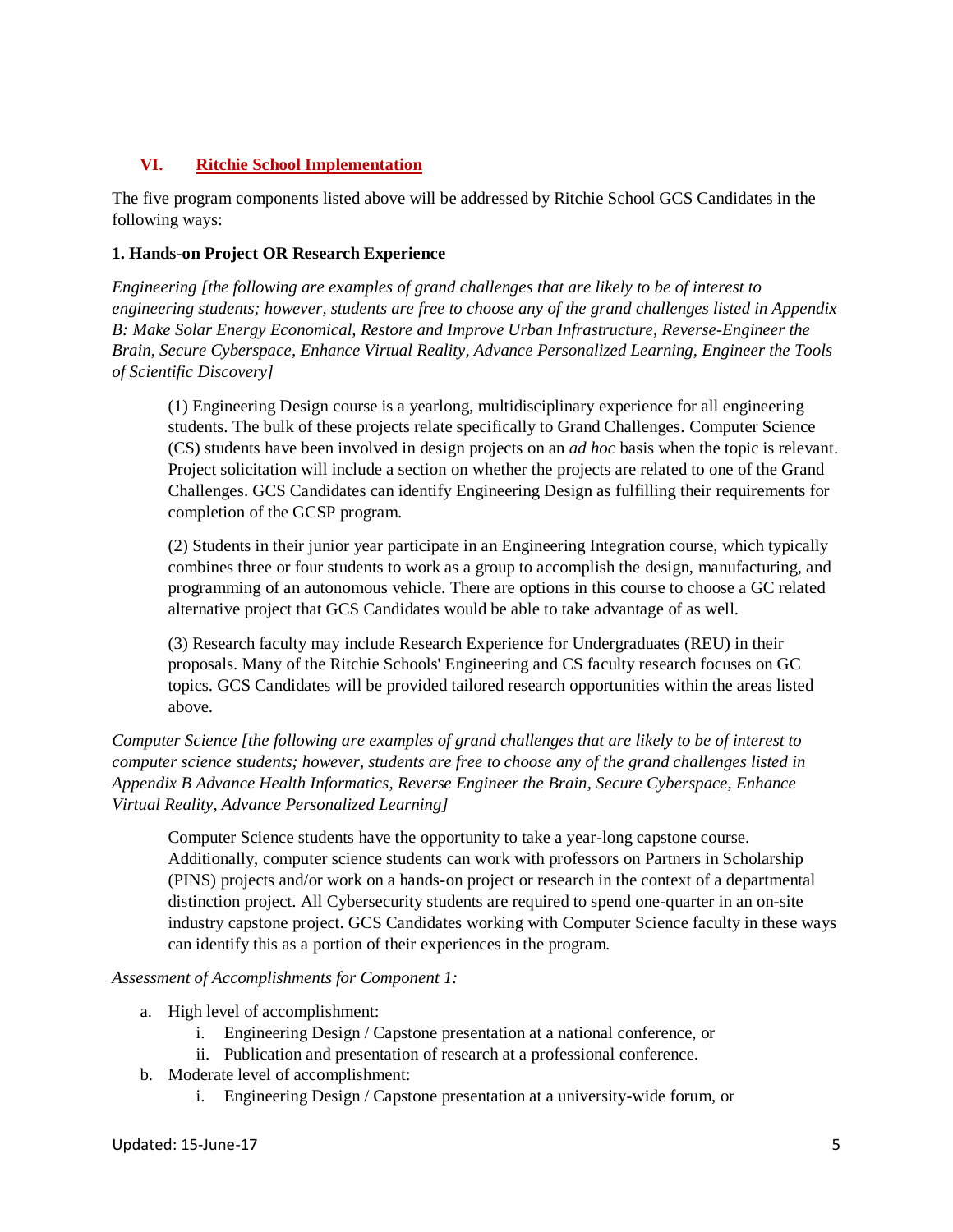- ii. Acceptance of an abstract and paper or poster for presentation in a regional or local conference.
- c. Fundamental level of accomplishment:
	- i. Presentation of research with internal report and presentation of the results at a department seminar.

#### **2. Interdisciplinary Curriculum**

The interdisciplinary curriculum complements disciplinary fundamentals with courses in other fields related to their chosen Grand Challenge topic and prepares students to work at the intersection of public policy, business, law, ethics, human behavior, risk, and the arts, as well as medicine and the sciences.

As described in Section VIII, GCS Candidates, in consultation with their GCSP Mentors, will identify interdisciplinary minors or courses most appropriate for their personalized plan. The proposed minors/courses will be reviewed by the GCSP Leadership Team who can make recommendations for alternative courses/minors. Below we list some examples of curricular and extra-curricular activities that are suitable for fulfilling the requirements of the Interdisciplinary Curriculum component. In Appendix C, we provide a list of *suggested* courses and minors. We note that this list is neither restrictive nor comprehensive and the student, the mentor, and GCSP Leadership Team can identify additional courses/minors.

#### *Engineering*

Current programs in engineering have  $10 - 12$  quarter hours (QH) of technical electives. Individual options are available for these technical electives and can be designed to accommodate the GCSP Candidates to meet the interdisciplinary component of the program.

Students have the option to take courses in the summer or during winter-interterm sessions. A plan for adding courses should be developed between the student and mentor to best suit the student's schedule and needs.

#### *Computer Science*

Computer Science majors are required to take another minor in addition to the required minor in Math. Many CS students pursue minors in Business, Physics, Biology or Chemistry among many others. The BS in Computer Science requires 20 QH of technical electives which allow students to individualize their course of study to complement the GCSP requirements. Additionally, up to 8 QH of elective credit can be approved from outside the Computer Science department.

Computer Science students pursuing a BS or BA in Game Development are required to take 20 QH of courses from the Art and Emerging Digital Practices departments, and often receive a Minor degree in these disciplines.

# *University-Wide*

Interdisciplinary 'knowledge bridges', including new curricular offerings, are fundamental to the DU 2025 strategic plan adopted by the Board of Trustees this year, [http://imagine.du.edu/du](http://imagine.du.edu/du-impact-2025/)[impact-2025/.](http://imagine.du.edu/du-impact-2025/) This is an opportunity to be considered in the future.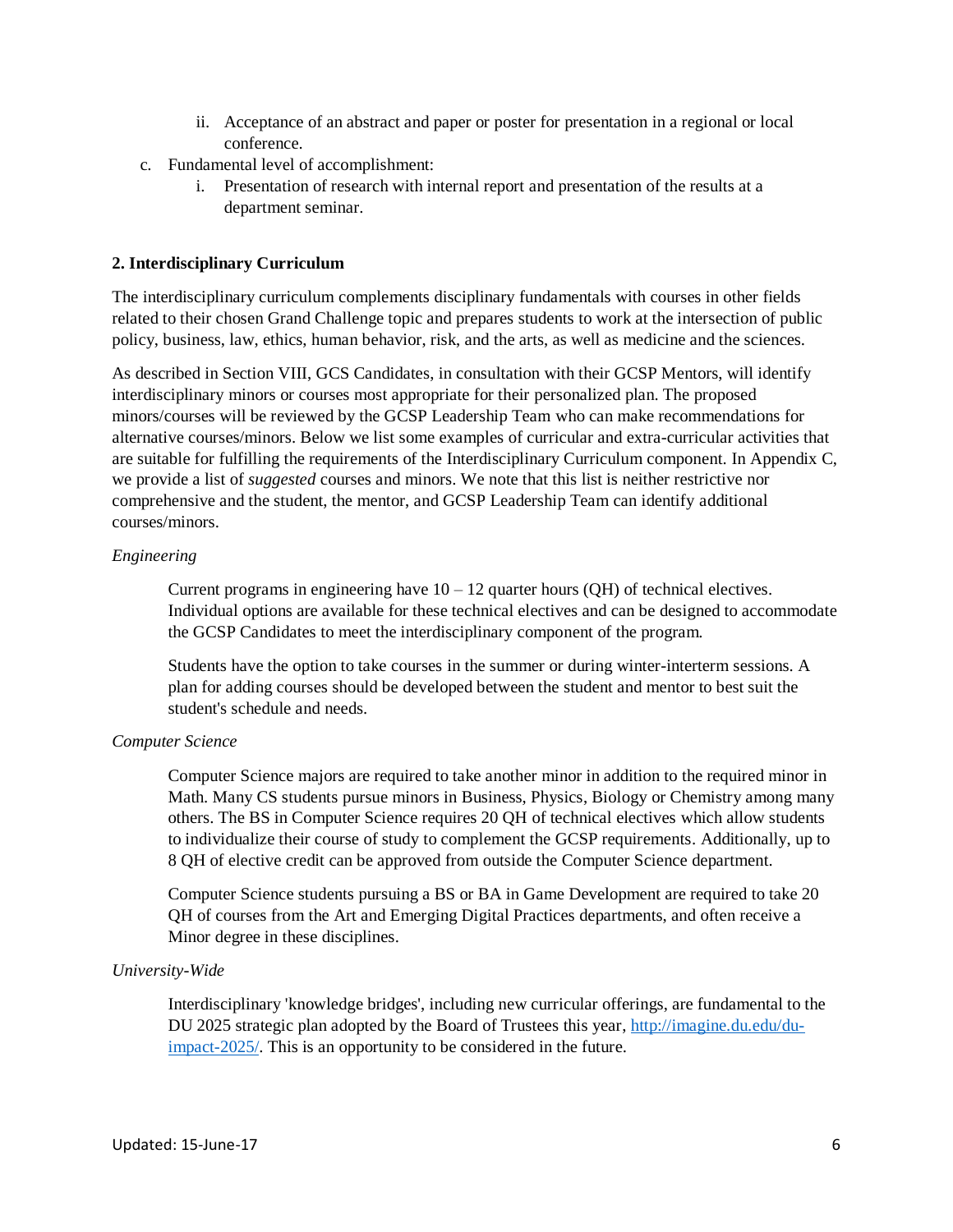#### *Assessment of Accomplishments for Component 2:*

- a. High level of accomplishment:
	- i. A combined GPA of 3.0 or greater within the interdisciplinary minor or approved set of thematic interdisciplinary courses used to fulfill this requirement. A minimum of 20 QH.
- b. Moderate level of accomplishment:
	- i. A combined GPA of 3.0 within the interdisciplinary minor or approved set of thematic interdisciplinary courses used to fulfill this requirement. A minimum of 12 QH.
- c. Fundamental level of accomplishment:
	- i. A combined GPA of 3.0 within the interdisciplinary minor or approved set of thematic interdisciplinary courses used to fulfill this requirement. A minimum of 8 QH.

# **3. Entrepreneurship**

The entrepreneurship requirement prepares students to translate invention to innovation; to develop market ventures that scale to global solutions in the public interest.

The Daniels College of Business offers a minor in Entrepreneurship which can be combined with any of the majors offered by the Ritchie School.

Additionally, the University launched Project X-ITE [\(http://www.projectxite.org/\)](http://www.projectxite.org/) last year, a bold University-wide exploration on cross-discipline innovation, technology and entrepreneurship which involves many engineering students and faculty in cross-discipline, project-based innovation collaborations and events in the community. Through Project X-ITE, students have access to curricular, co-curricular and extra-curricular entrepreneurship activities with faculty across the campus and with leaders and entrepreneurs from the local community.

*xPeriments:* As part of Project X-ITE, students will have the opportunity to engage in 10-week experiential learning projects in partnership with local companies and non-profits. Each xPeriment will have a cross-disciplinary team working together on projects of interest and importance to the partner organizations.

*Dynamize:* DU Entrepreneurship Society – This on-campus, student-led entrepreneurship club allows students to work hand-in-hand with local entrepreneurs and each other, enabling the sharing of ideas and mentorship, as well as access to funding to turn innovative ideas into reality. Including pitch competitions, hack-a-thons, networking, internship opportunities and community entrepreneurship events, Dynamize enables students to get in-depth experience and connections to entrepreneurship. Membership in Dynamize is open to all undergraduate and graduate students at DU.

*The Forge Innovation Clinic:* Under the auspices of Project X-ITE, the Sturm School of Law at DU has launched a new multi-discipline for-credit social entrepreneurship clinical initiative called "The Forge Innovation Clinic". Through the Forge Innovation Clinic, students can access high-quality legal advice around intellectual property, employment contracts and agreements, and business entity formation. The services offered through The Forge complement the other entrepreneurship resources available.

*Trish & Ralph Nagel Innovation Lab:* The new Engineering and Computer Science building (130,000 square feet) opened Autumn 2016 includes an Innovation Floor, *the Trish & Ralph Nagel Innovation Lab*, dedicated to ideation, design-thinking, and rapid prototyping. The Innovation Floor includes both an incubator space (with teleconferencing and gaming capabilities) as well as a makerspace, allowing for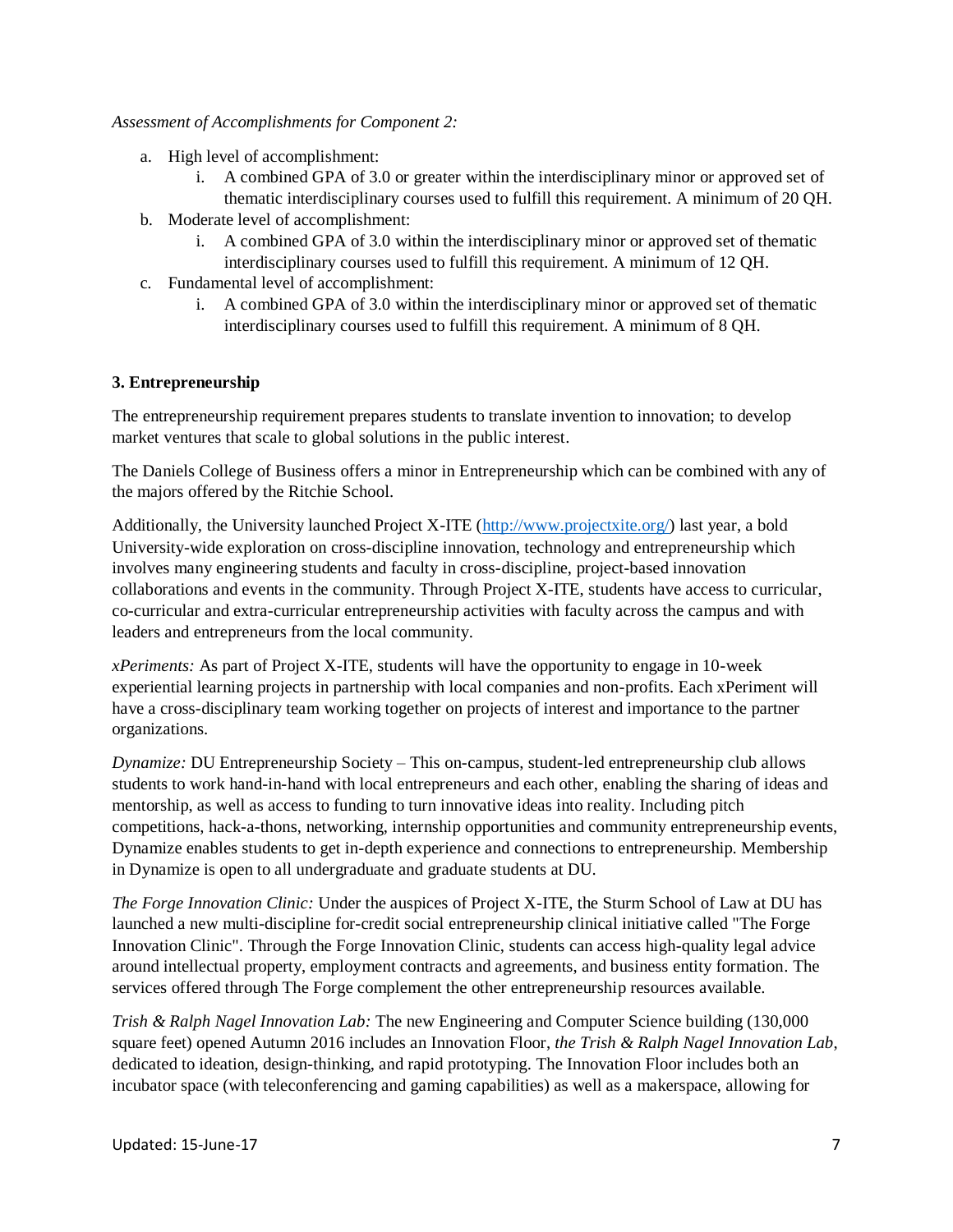hands-on, innovative prototyping. The Innovation Floor is an open-access, interdisciplinary state-of-theart facility designed to serve the entire campus and reach out into the community.

*Assessment of Accomplishments for Component 3:*

- a. High level of accomplishment:
	- i. Complete the Entrepreneurship minor, or
	- ii. Serve in a leadership position in Dynamize or on the Project X-ITE Student Advisory Board, or
	- iii. Participate in founding a startup company.
- b. Moderate level of accomplishment:
	- i. Complete 12 QH courses within the Entrepreneurship minor with a combined GPA of 3.0 or higher, or
	- ii. Participate in a startup, or
	- iii. Participate in a 2 Project X-ITE xPeriment offerings.
- c. Fundamental level of accomplishment:
	- i. Complete 8 QH courses within the Entrepreneurship minor with a combined GPA of 3.0 or higher.

# **4. Global Dimension**

The Global Dimension requirement develops the students' global perspective necessary to address challenges that are inherently global as well as to lead innovation in a global economy.

The University of Denver is renowned for the proportion of undergraduates who study abroad through its Cherrington Global Scholars program, and for its Joseph Korbel School of International Studies. Both provide pathways for GCS Candidates to participate in study abroad programs and gain exposure to international issues. **DU is 4th in the U.S. among doctoral and research universities for the percentage of its undergraduates studying abroad**, according to the 2015 Open Doors report, and has the 8<sup>th</sup> most popular study-abroad program nationally, according to The Princeton Review.

Four Engineering Design projects have been sponsored by The Invictus Initiative [\(http://theinvictus.org/\)](http://theinvictus.org/) in the past 3 years. The designs must use appropriate technology that is sustainable in the third world country where they are installed. These aspects of the design drive students to get into the shoes and the environment of the users. The Invictus Initiative Club is a DU sanctioned club and meets periodically on campus.

There are also a range of options for interterm-abroad experiences and courses in engineering and computer science to address global challenges. The University's quarter calendar provides flexible summer terms that are an ideal platform for those who cannot take a full quarter abroad during the academic year.

Engineers Without Borders - USA (EWB-USA) is currently building their presence on campus through projects related to the Center for Sustainability, and is building up to their first international project (2017, expected). GCS Candidates who participate in EWB-USA will have the opportunity to engage with students of other academic units such as the international development through the Josef Korbel School and anthropology. Involvement with EWB-USA as a volunteer will expose GCS candidates to a network of corporate partners that can lead to further internship and employment opportunities.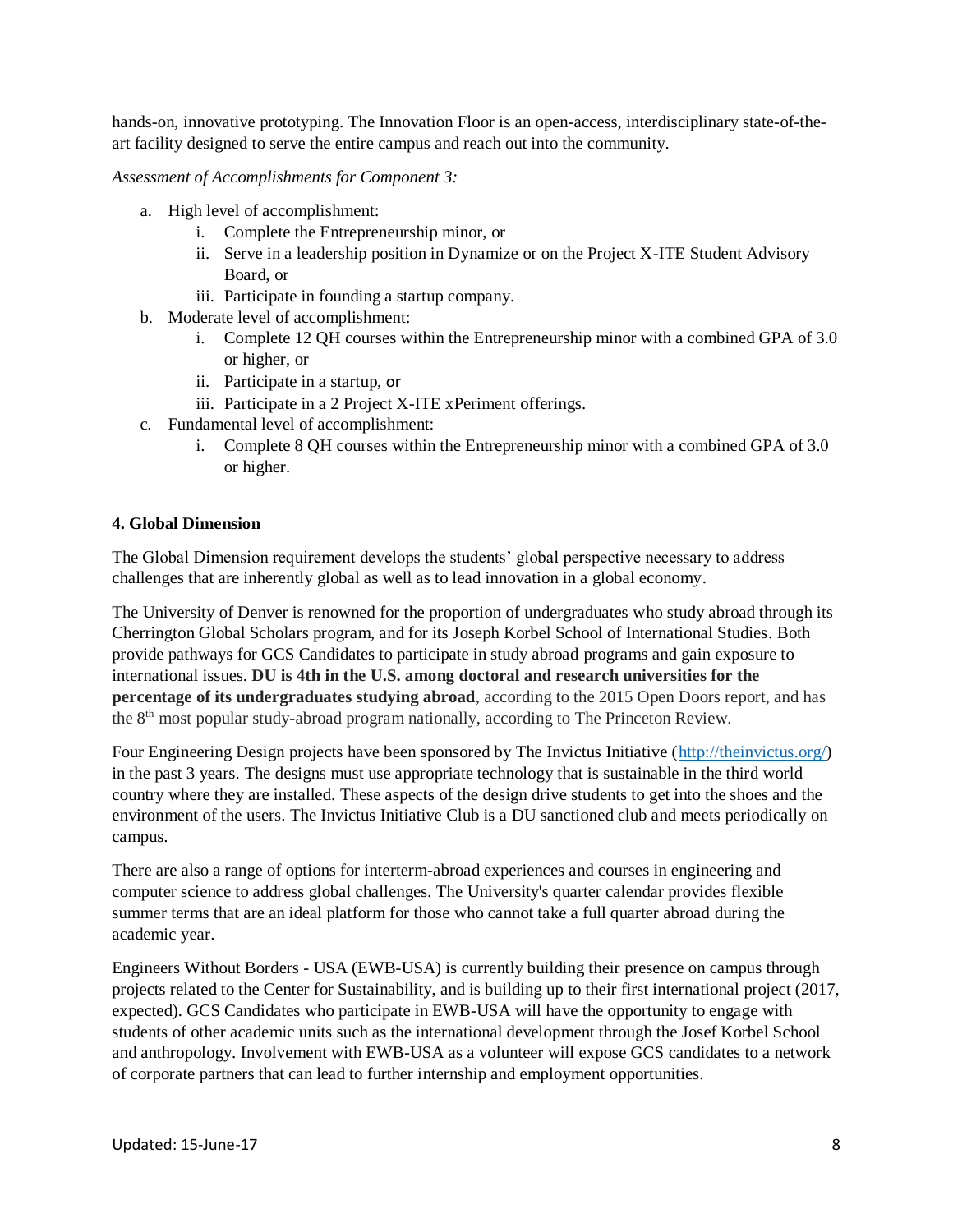The Ritchie School is partnering with the United Nations Foundation to bring to Colorado 20 companies from around the world which were winners of the UN's Global Solutions Summit competition in the fall of 2016. The Global Solutions Summit highlighted exceptional innovators who were advancing one or more of the objectives of the UN's 17 Sustainable Development Goals. Bringing these companies to Colorado will provide project opportunities with a global focus for DU students through 2017. This initiative is likely to become an annual event. Student participation in a project with one of the companies will qualify for the Global Dimension requirement.

Finally, the School of Engineering is exploring specific tie-ups with a select few international Universities, including the University of Glasgow. The program with Glasgow is a  $3+1+1$  program where students will study at Glasgow for 2 years after completing their junior year at DU and receive the BS from DU after successful completion of their first year at Glascow (the 4<sup>th</sup> year) and an MS from Glasgow after successful completion of the second year at Glascow (the  $5<sup>th</sup>$  year).

# *Assessment of Accomplishments for Component 4:*

- a. High level of accomplishment:
	- i. Study or work abroad for a quarter and present a reflection of their experience related to the GC to the Ritchie School, or
	- ii. Participate in a service learning experience abroad or with a global impact, and present a reflection of their experience related to the GC to the Ritchie School
- b. Moderate level of accomplishment:
	- i. Complete internship or co-op experience with an organization with a multi-national reach and write a reflection on the global impact of the experience, or
	- ii. Participate in a project with one of the winning companies of the UN's Global Solutions Summit competition.
- c. Fundamental level of accomplishment:
	- i. Participate in an on-campus organization with a global reach (e.g., Engineers Without Borders) and write a reflection on the global impact of the experience.

# **5. Service Learning**

The goal of the Service Learning portion is to develop and deepen students' social consciousness and their motivation to bring their technical expertise to bear on societal problems through mentored experiential learning.

Service learning and community engagement are fundamental differentiating attributes of an education at the University of Denver, and there are both curricular, co-curricular, and extracurricular service learning opportunities available to students. The University's highly-regarded Center for Community Engagement and Service Learning (CCESL<http://www.du.edu/ccesl/> ) provides strong connections to a range of GCrelated opportunities. One co-curricular activity is the Scholar Shop, which "connects community organizations with students (undergraduate, graduate) and faculty to address public problems through research and/or creative work. Students and faculty bring diverse academic experience and interests (e.g., business, law, social sciences, arts, humanities, engineering, social work, law, computing, mathematics, environmental management and more) to these collaborations." This is cutting edge because faculty and students work together to address research questions identified together with communities, so ensures the relevance of their research to community problems.

Explorations are underway with GRID Alternatives as another GC pathway for students. "GRID Alternatives is a  $501(c)(3)$  certified non-profit organization that brings together community partners,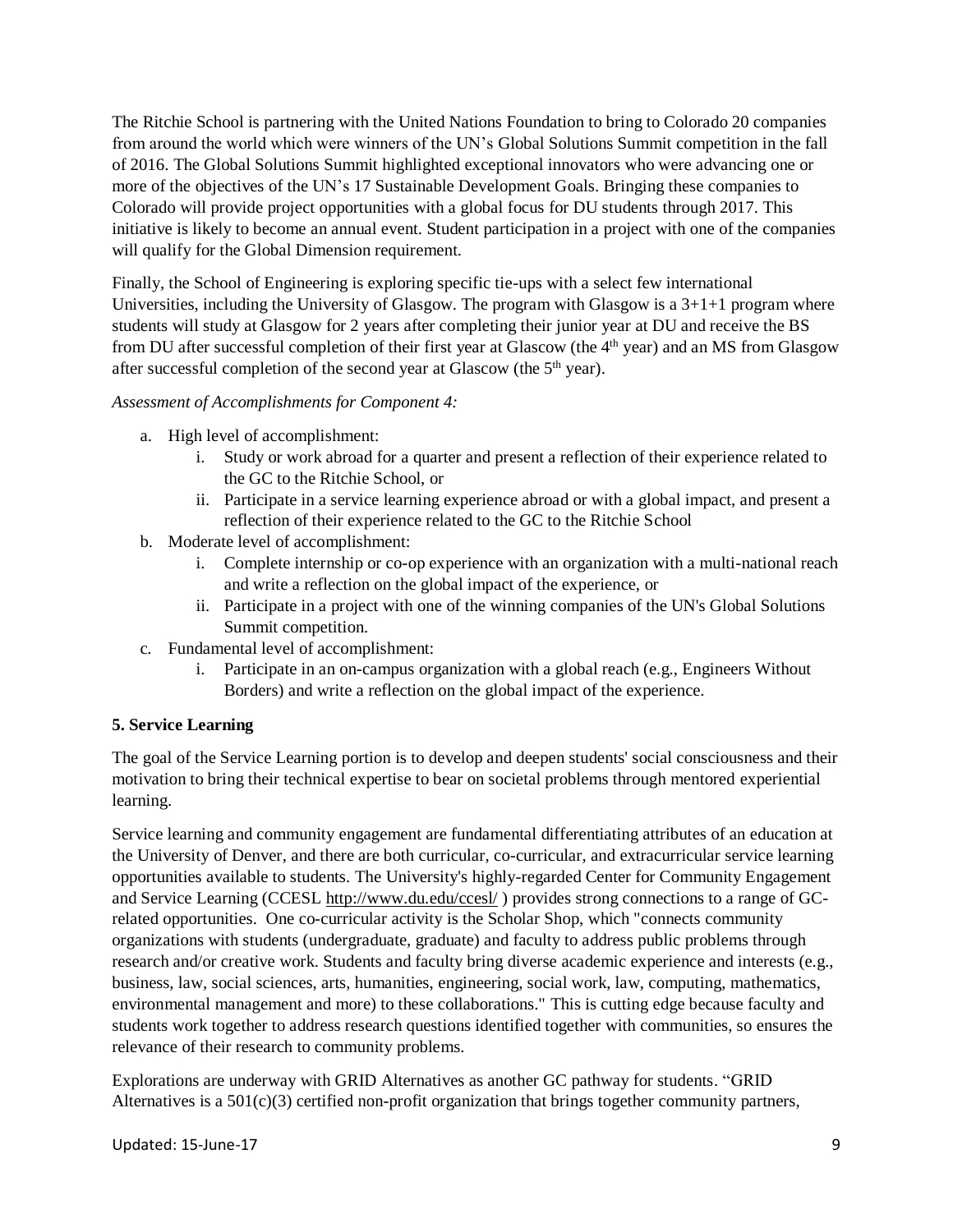volunteers and job trainees to implement solar power and energy efficiency for low-income families, providing energy cost savings, valuable hands-on experience, and a source of clean, local energy that benefits us all." – [http://gridalternatives.org/.](http://gridalternatives.org/)

At present, engineering students have worked with the Center for Sustainability to design and build various projects relating to sustainability, most recently a solar powered coffee bicycle. The Center is always looking for ways to improve sustainability around campus and in the greater community, and is generally very open to student-run ideas on ways to further such goals.

Other extracurricular opportunities related to the Grand Challenges may be available through organizations such as: Engineers Without Borders, the Center for Community Engagement and Service Learning, among others.

Finally, students pursuing Departmental Distinction in Engineering or Computer Science must work on an extracurricular project related to their major. GCS Candidates may identify this as a portion of their experiences in the program.

# *Assessment of Accomplishments for Component 5:*

- a. High level of accomplishment:
	- i. Contribute a minimum of 60 hours of service to a service organization on a project related to their proposed Grand Challenges area(s), as well as writing a reflection on the service aspects of the experience or
	- ii. Define, develop, and lead a service project of acceptable magnitude in collaboration with their mentor addressing aspects of their Grand Challenges topic area(s) as well as writing a reflection on the service aspects of the experience.
- b. Moderate level of accomplishment:
	- i. Contribute a minimum of 30 hours of service to a service organization on a project related to their proposed Grand Challenges area(s), or
	- ii. Join and participate in Engineers Without Borders or The Invictus Initiative and participate in one of the chapter's projects as well as writing a reflection on the service aspects of the experience.
- c. Fundamental level of accomplishment:
	- i. Participate in a service organization through a project or volunteer experience with at least 30 hours contribution as well as writing a reflection on the service aspects of the experience.

# <span id="page-9-0"></span>**VII. Selection of GCS Candidates**

Approximately 20 Candidates will be selected annually based on a completed application and interview process. In its 2017-2022 Strategic Plan, the Ritchie School is adopting an aggressive plan to increase diversity and drive inclusive excellence throughout all aspects of the School. Success in this effort is not only strategic vis-à-vis DU Strategic Plan *IMPACT 2025*, but also as a prospective critical competitive differentiator. The School believes that an 'all of the above' approach is vital to achieving aims in this category, from aggressive financial aid, to targeted recruiting efforts at appropriate recruitment fairs, to changes in pedagogical approach, and to consistent focus on extracurricular opportunities. Hence, as a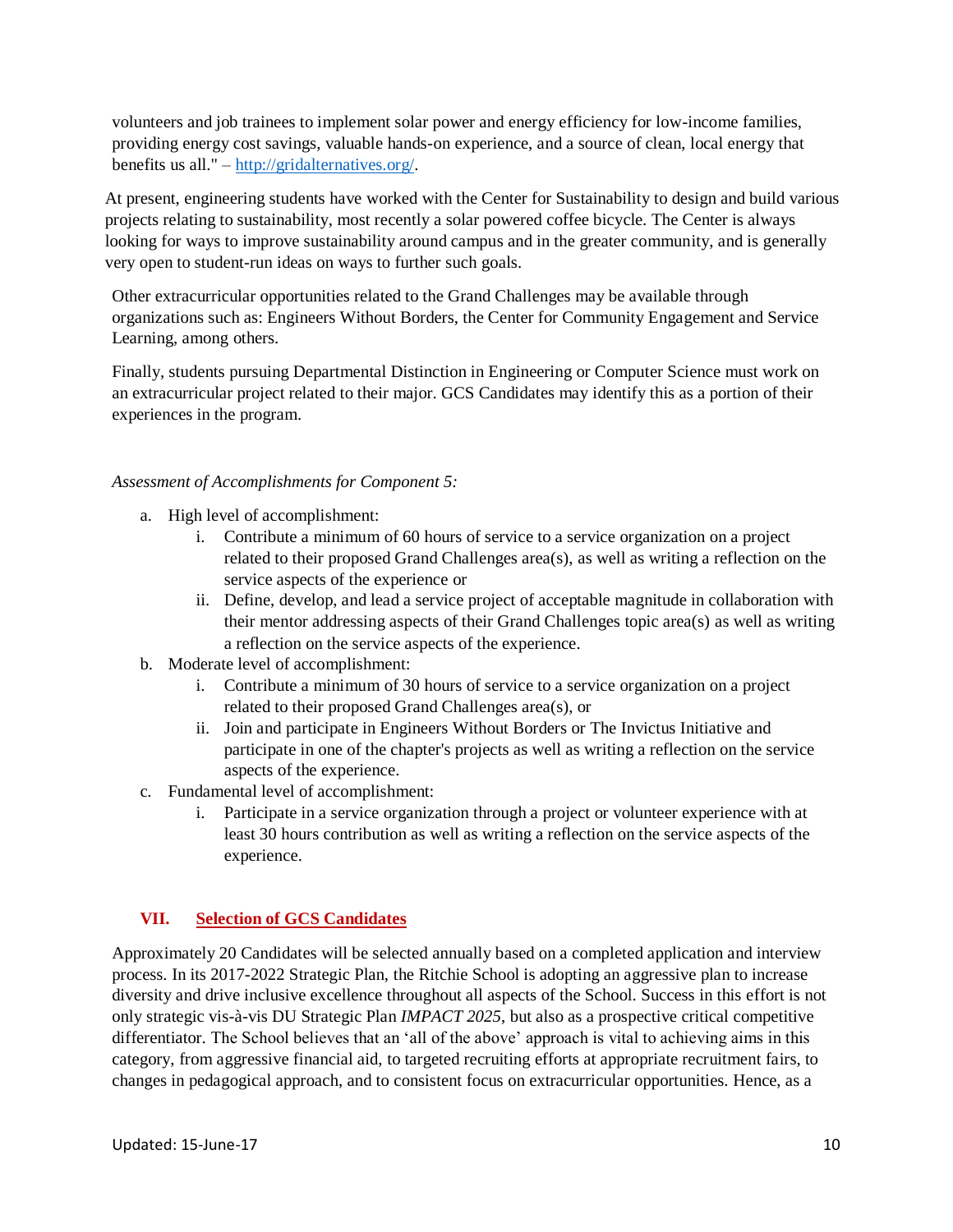result of these inclusive excellence efforts, we expect the cohort of 20 students to form a diverse group with significant representation from traditionally under-represented minorities.

A GCSP Candidate must meet the following conditions to be admitted to the GCSP in the Ritchie School:

- 1. Enroll in a GCSP course (ENGR 1810/COMP 1810 1 QH) in either the Fall or Winter quarter during their first year. The course will include guidance on the submission of the GCSP Proposal.
- 2. GCSP Candidates must remain in good standing with a minimum 2.7 GPA at the time of application and maintain this 2.7 GPA at all times while considered a GCSP Candidate.
- 3. The GCSP applicant will identify a GCSP Mentor who is willing to work with them to meet the GCSP requirements. Working with their selected GCSP Mentor, applicants will prepare an application describing their intended activities and achievement levels to meet the GCSP program requirements. The expectation is for the GCSP applicant to be able to complete two areas with a high level of accomplishment, two areas with a moderate level of accomplishment, and one area with a fundamental level of accomplishment. Applicants may propose alternative approaches to each program component through consultation with their GCSP Mentor and with approval of the GCSP Leadership.
- 4. Submission of the GCSP Proposal includes a letter from the GCSP Mentor confirming the student meets the application requirements. The proposal package should include:
	- a. A preliminary plan that identifies how each of the program components will be achieved and the proposed areas for high, intermediate and minimum levels of achievement.
	- b. A preliminary, one-page statement of interest in the GC Subject research area proposed.
	- c. Their academic plan showing proposed course selections that meet graduation requirements and GCSP requirements.
	- d. A resume identifying career objective, education, work experiences, and current service activities.
	- e. An unofficial transcript showing all completed coursework.
	- f. Proposals will be due by the end of the Winter quarter of the first year (after completion of the GCSP introductory course).
- 5. After review of the proposal package the GCSP Leadership will ensure that all five program components are developed and integrated coherently within the grand challenge adopted by the candidate. GCSP Leadership will provide suggestions to improve the proposal and will schedule the candidate for an interview.
- 6. Each GCSP applicant proposal will be reviewed by the end of Spring Quarter by the GSCP Leadership Team. All complete and qualifying applications will be given an interview. We expect an enrollment of approximately 30 and 12 students in ENGR 1810 and COMP 1810, respectively (estimated approximately as one third of engineering freshmen and one fifth of computer science freshmen). Based on the proposal and interview results, the Leadership Team will identify a total of approximately 20 GCSP Candidates each year from the pool of approximately 42 students, with selections taking place by the end of the Spring quarter.
- 7. Selected Ritchie GCS Candidates will be eligible to receive up to \$1200 in travel support to present their GC research or design project, and \$750 in materials or equipment costs related to their research or design project. These funds are not to be directed toward travel costs for study abroad or travel related to other components. Departments and mentors can supplement these funds from their sources, which can be used to supplement travel or other material expenses. Faculty mentoring Ritchie GCS Candidates will also receive, as incentive, discretionary funds that they will be able to spend to upgrade their laboratories in a way to support more effectively the research or the design carried out by the GCS Candidates working in their laboratories. The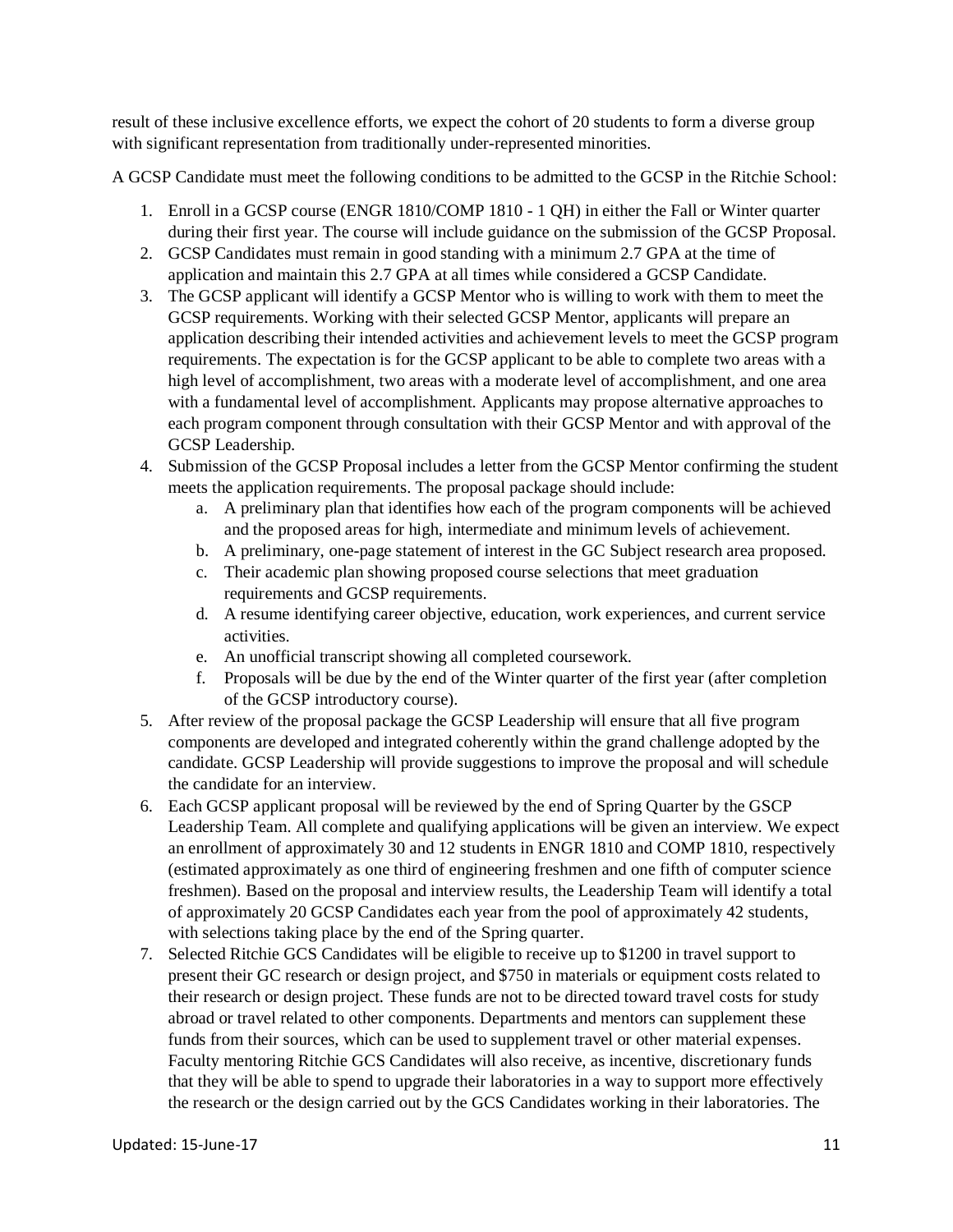amounts will depend on the requirements of the proposed research and the level of involvement of the faculty member in the GCSP activities. These expenses are included in our yearly School budget. In addition, we have launched a fundraising effort through our School Advisory Committee (See Appendix D for the list of the members) to raise scholarships for meritorious GCS Candidates.

# <span id="page-11-0"></span>**VIII. GCS Candidate Expectations**

- 1. After acceptance into the GCSP Program, GCSP Candidates are required to submit a set of goals for the first quarter. Quarterly reports are due to their GCSP Mentor that defines progress and accomplishments on each of their proposed program components. In addition, the intermediate goals for the following quarter need to be identified.
- 2. Good academic standing in the program is achieved by attaining at least a 2.7 quarter GPA once accepted to the program. The student's academic progress will be monitored by their GCSP Mentor. If a GCSP Candidate falls short of the quarter GPA requirement, a remediation plan is required to define the shortcoming and how it will be addressed. Students will not be permitted to continue in the program if they have two consecutive quarters below the expected 2.7 GPA.
- 3. GCSP Candidates will contribute to the program by providing peer feedback and regularly attending monthly GCSP symposium presentations. Symposia will be presented by a variety of speakers addressing topics of leadership, experts on Grand Challenges subjects, and presentations of progress reports from students in the GCSP. The GCSP Leadership will organize the symposium annually to meet monthly during Fall, Winter, and Spring academic quarters.
- 4. Final Deliverables include a research or design project report, completion of coursework, record of quarterly reports, including a report on their leadership experience, and finally a reflection report explaining how their experiences in the five GCSP components cohere within the context of their chosen Grand Challenge topic. The complete portfolio will be submitted to the GCSP Mentor. The GCSP Mentor will review documents and verify that the GCSP Candidate has met all expectations.

# <span id="page-11-1"></span>**IX. Grand Challenges Scholars Program Leadership Team**

The development of the Ritchie School GCSP started in August 2016 within the context of the development of Ritchie School 2017-2022 Strategic Plan. An ad-hoc committee consisting of faculty, students, and staff was formed to draft the initial document. This document was sent to faculty, students, and colleagues for input and comments. In the next step, the document was presented to the School's Faculty Committee (elected shared-governance faculty committee of the School), who then took the proposed document to their faculty for a final review. The School's Faculty Committee voted and approved the document. Once it is approved by NAE, the program will be managed by a leadership team as described below. Any major change to the program will undergo faculty review and approval following our School's shared-governance processes.

The GCSP Leadership will consist of three (3) faculty members from the Ritchie School (one from each department), appointed by department chairs to staggered membership terms to permit continuity, two (2) faculty members from other Schools/Colleges at the University of Denver and the Senior Associate Dean. The non-Ritchie members will be selected from the Schools/Colleges of Business, Law, etc., in consultations with their Deans, to provide a broader interdisciplinary perspective to the Team. The two non-Ritchie positions will be rotated over time among the aforementioned Schools/Colleges to have inclusive representation from related disciplines. The Ritchie School Dean will be a non-voting member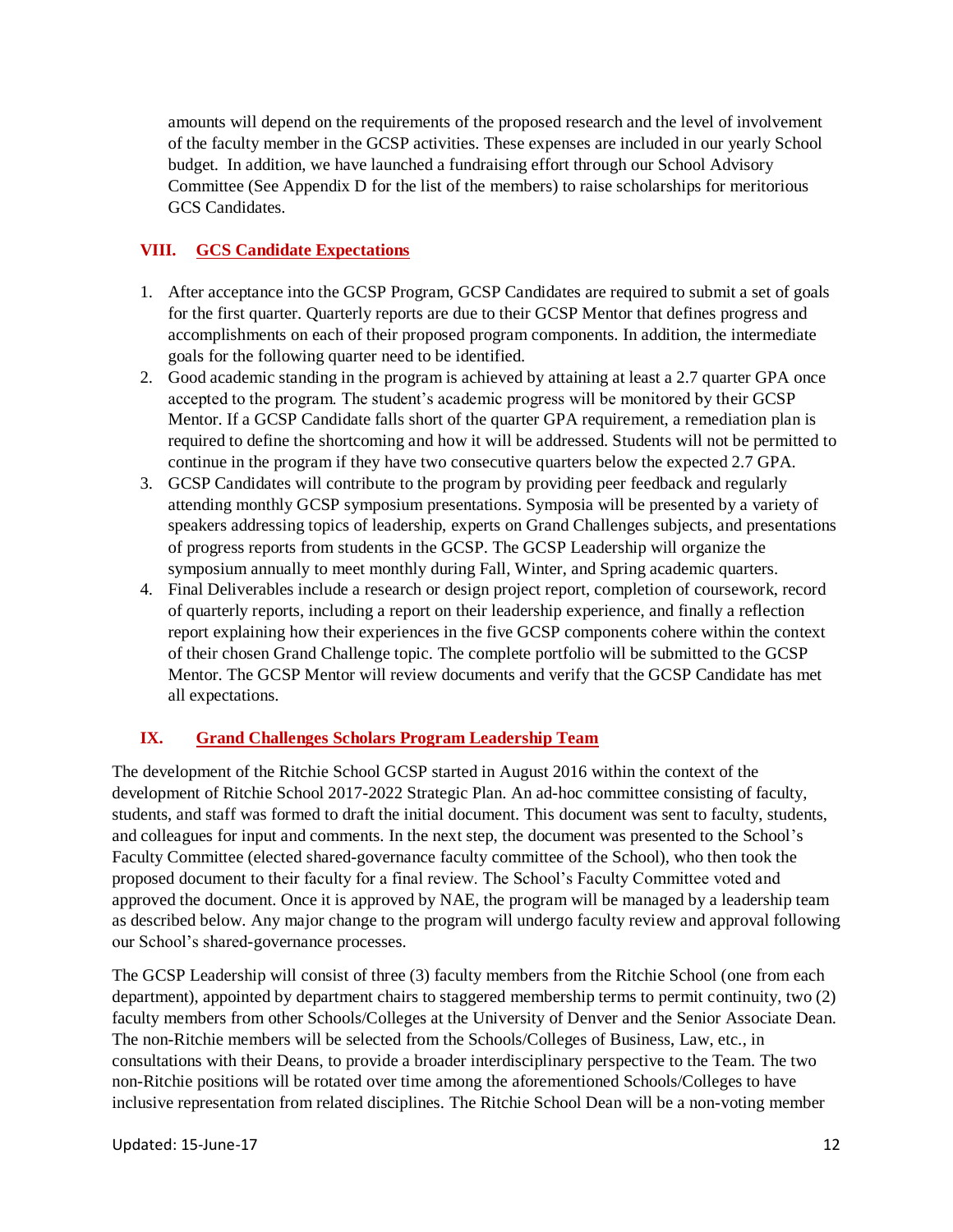of the GCSP Leadership team. After the program is established, three GCSP Candidates in their final year will be selected for GCSP Leadership Team roles, hence bringing the GCSP Leadership Team to a steady-state total of 10 (9 voting and 1 non-voting) members (Senior Associate Dean who is also serving as GCSP Director, 5 faculty members, 3 student members, and the Dean as non-voting member). Members of the Leadership Team are responsible for:

- Recruitment of GCSP Applicants,
- Application review and acceptance of GCSP Candidates,
- Reviewing research plans or design projects,
- Monitoring overall student progress toward completion of the program,
- Developing and implementing GCSP Candidate community-building events, socials, and GCSP public-relations events.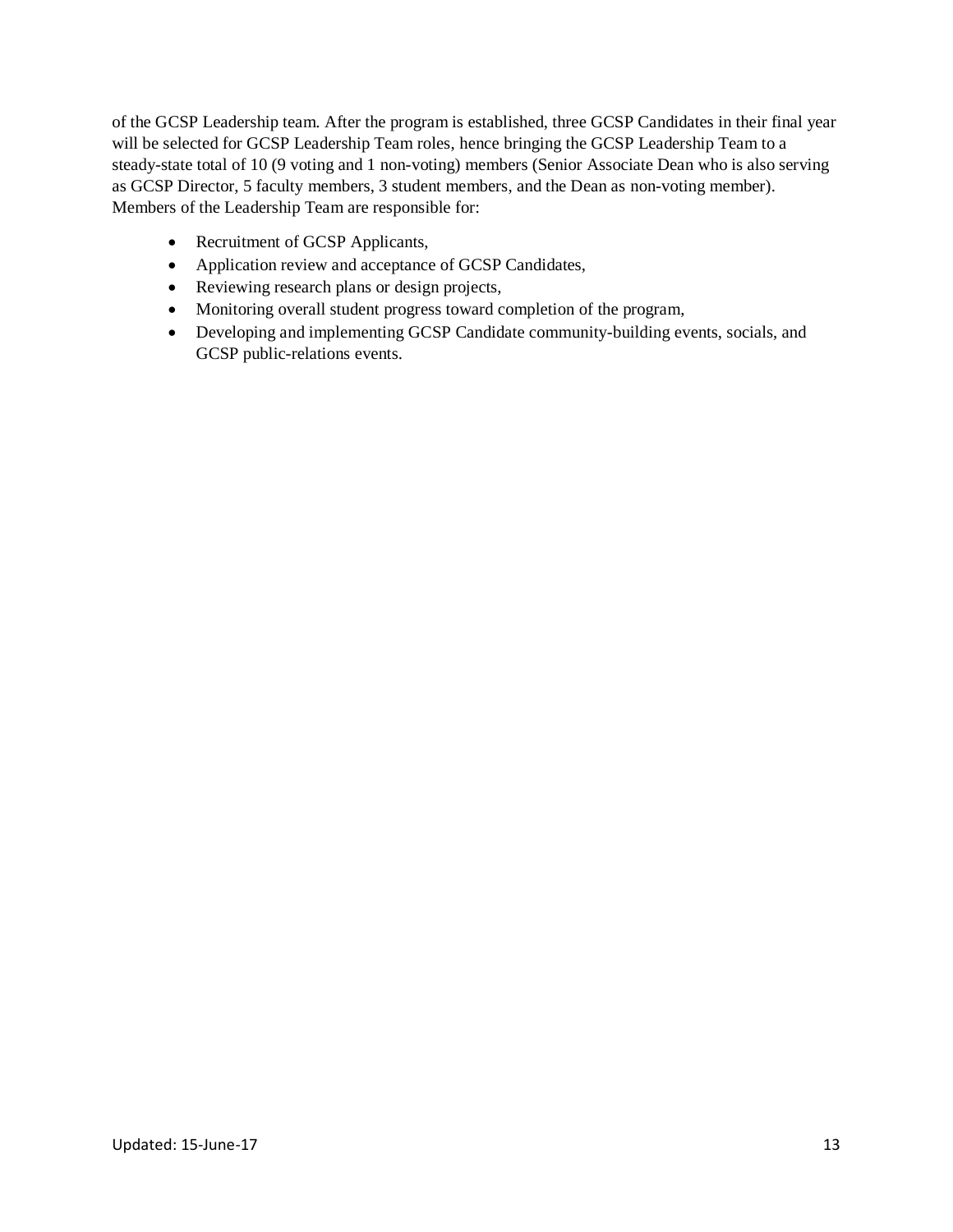# **Appendix A – Ritchie School Grand Challenges Scholar Program Application**

# <span id="page-13-0"></span>**Ritchie School of Engineering and Computer Science Grand Challenges Scholars Program Application**

Name:

Mentor:

Proposed Grand Challenges Topic Area:

(For each component below, define the targeted level of completion and activities/courses being proposed for each).

Hands-on Project or Research Experience:

Interdisciplinary Curriculum:

Entrepreneurship:

Global Dimension:

Service Learning:

Attachments

- Brief summary of the GC and prospective area to be investigated and why it is of interest (1 page) maximum)
- Academic Course Planning with Grand Challenges Milestones Highlighted
- Resume
- Unofficial Transcript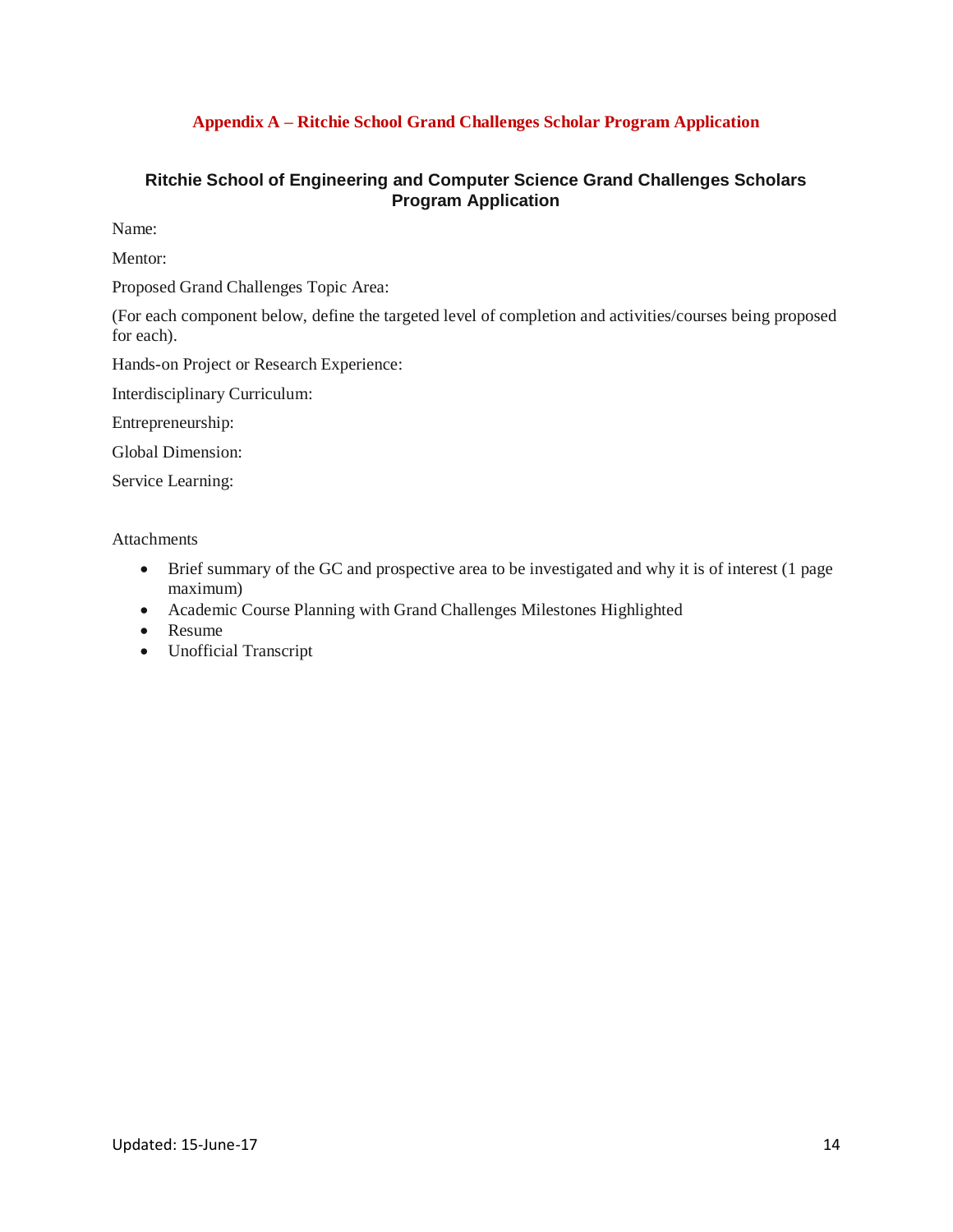# **Appendix B – First / Early Adopter Grand Challenges Faculty Members**

<span id="page-14-0"></span>This list includes Grand Challenges Faculty Members who have declared interest in the application stage. Additional faculty are expected to join after program approval**.**

| <b>Grand Challenges Topic</b>              | <b>GCSP Mentor(s)</b>                                                                                        |
|--------------------------------------------|--------------------------------------------------------------------------------------------------------------|
| Make solar energy economical               | George Edwards, David Gao, Amin Khodaei,<br>Mohammad Matin, Jason Roney, Kimon<br>Valavanis, Jason Zhang     |
| Develop carbon sequestration methods       | Ron DeLyser, Jason Roney                                                                                     |
| Provide access to clean water              | Jason Roney, Matt Rutherford                                                                                 |
| Restore and improve urban infrastructure   | Amin Khodaei, Jason Roney, Matt Rutherford,<br>Kimon Valavanis, Jason Zhang                                  |
| Advance health informatics                 | Lotta Granholm-Bentley                                                                                       |
| Engineer better medicines                  | Lotta Granholm-Bentley, Corinne Lengsfeld                                                                    |
| Reverse-engineer the brain                 | Lotta Granholm-Bentley, Haluk Ogmen                                                                          |
| Prevent nuclear terror                     | Ron DeLyser, Jason Roney                                                                                     |
| Secure cyberspace                          | Rinku Dewri, Ramki Thurimella                                                                                |
| Enhance virtual reality                    | Brad Davidson, Chris GauthierDickey, Scott<br>Leutenegger, Mario Lopez, Susanne Sherba,<br>Nathan Sturtevant |
| Advance personalized learning              | Ron DeLyser, Matt Gordon, Breigh Roszelle                                                                    |
| Engineer the tools of scientific discovery | Ron DeLyser, Mohammad Mahoor, Jason Roney,<br>Matt Rutherford, Kimon Valavanis, Chuck<br>Wilson              |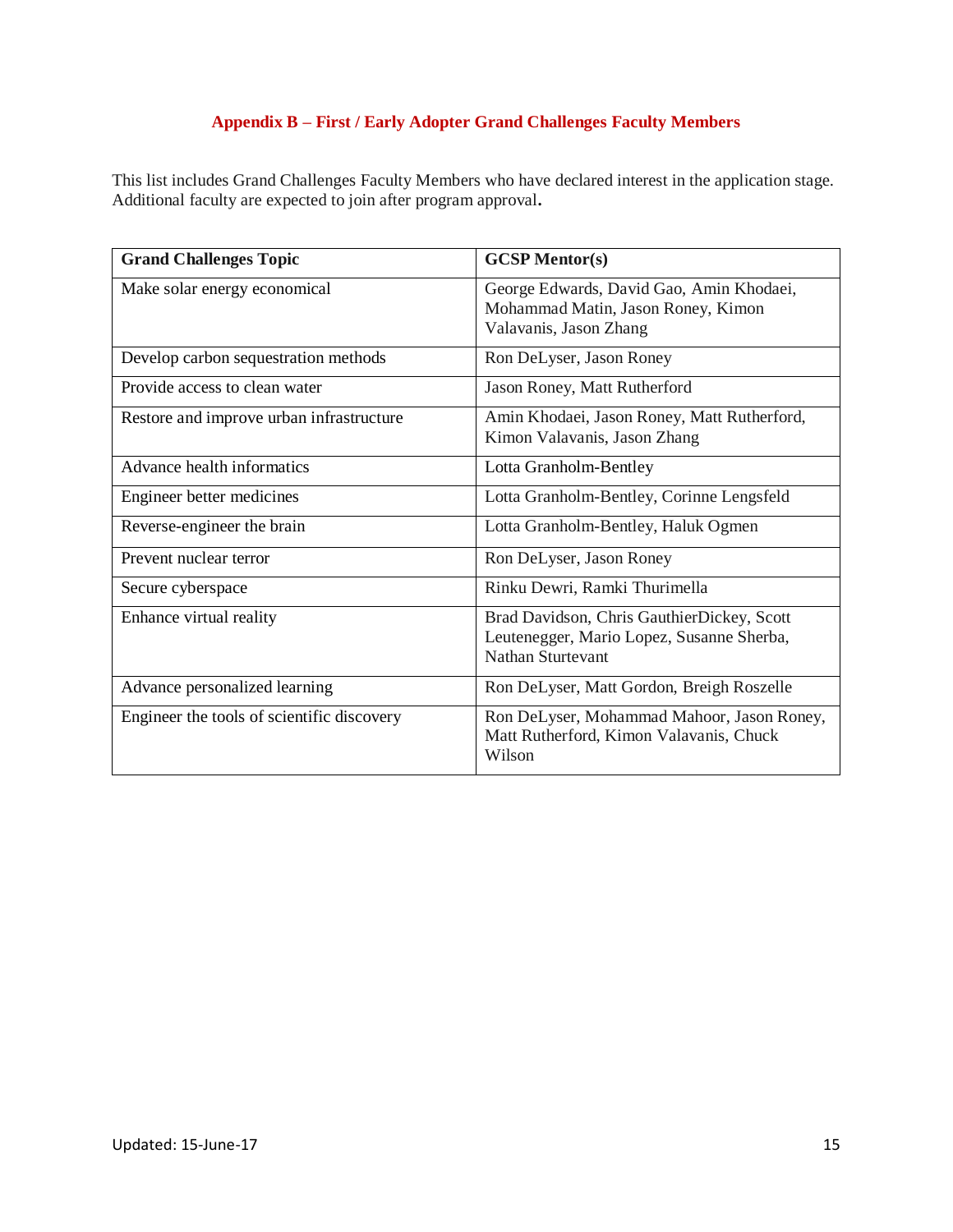#### <span id="page-15-0"></span>**Appendix C – Example Thematic Courses and Minors for Interdisciplinary Learning**

As described in Section VIII, GCS Candidates, in consultation with their GCSP Mentors, will identify interdisciplinary minors or courses most appropriate for their personalized plan. The proposed minors/courses will be reviewed by the GCSP Leadership Team who can make recommendations for alternative courses/minors. Section VI.2 lists some examples of curricular and extra-curricular activities that are suitable for fulfilling the requirements of the Interdisciplinary Curriculum component. In this Appendix, we provide a list of *suggested* courses and minors. We note that this list is neither restrictive nor comprehensive and the student, the mentor, and GCSP Leadership Team can identify additional courses/minors.

#### **Minors**

#### **Entrepreneurship - Minor**

The university wide Entrepreneurship minor at Daniels focuses on action, decision making, experimentation, and hypothesis testing in the face of an uncertain future within a business context. Students who complete the Entrepreneurship minor will understand how to shape the business, economic, political, and social context along with the creation of their products or services.

#### **BUS 1000: Gateway to Business (4hrs)**

#### **No Prerequisite**

*Practical glimpse into the global and competitive nature of business. From product ideation to product development, this course introduces students to business's role in society in promoting sustainability as the only successful business model for delivering value to customers and stakeholders of all kinds. Key business activities such as marketing, finance and accounting, working in team, and product/service innovation and creativity are introduced. Note: Business students take this course as part of the Business Core.* 

# **EVM 3350: Creating New Markets: The Messy Start Up (4 hrs, Autumn)**

#### **Prerequisite: BUS 1000**

*Start a company, launch a product, create a market, and learn how to embrace failure and manage uncertainty. In this hands-on course, student teams will actually create and run their own start-ups.* 

#### **EVM 3360: Business Law for Entrepreneurs (4 hrs, Winter)**

#### **Prerequisite: BUS 1000**

*This course will highlight the legal and business issues entrepreneurs face as they conceive and launch a new venture. Using real world scenarios, we will explore issues throughout the new venture lifecycle.* 

# **EVM 3370: Metrics and Financial Tools for an Emerging Business (4 hrs)**

#### **Prerequisite: BUS 1000**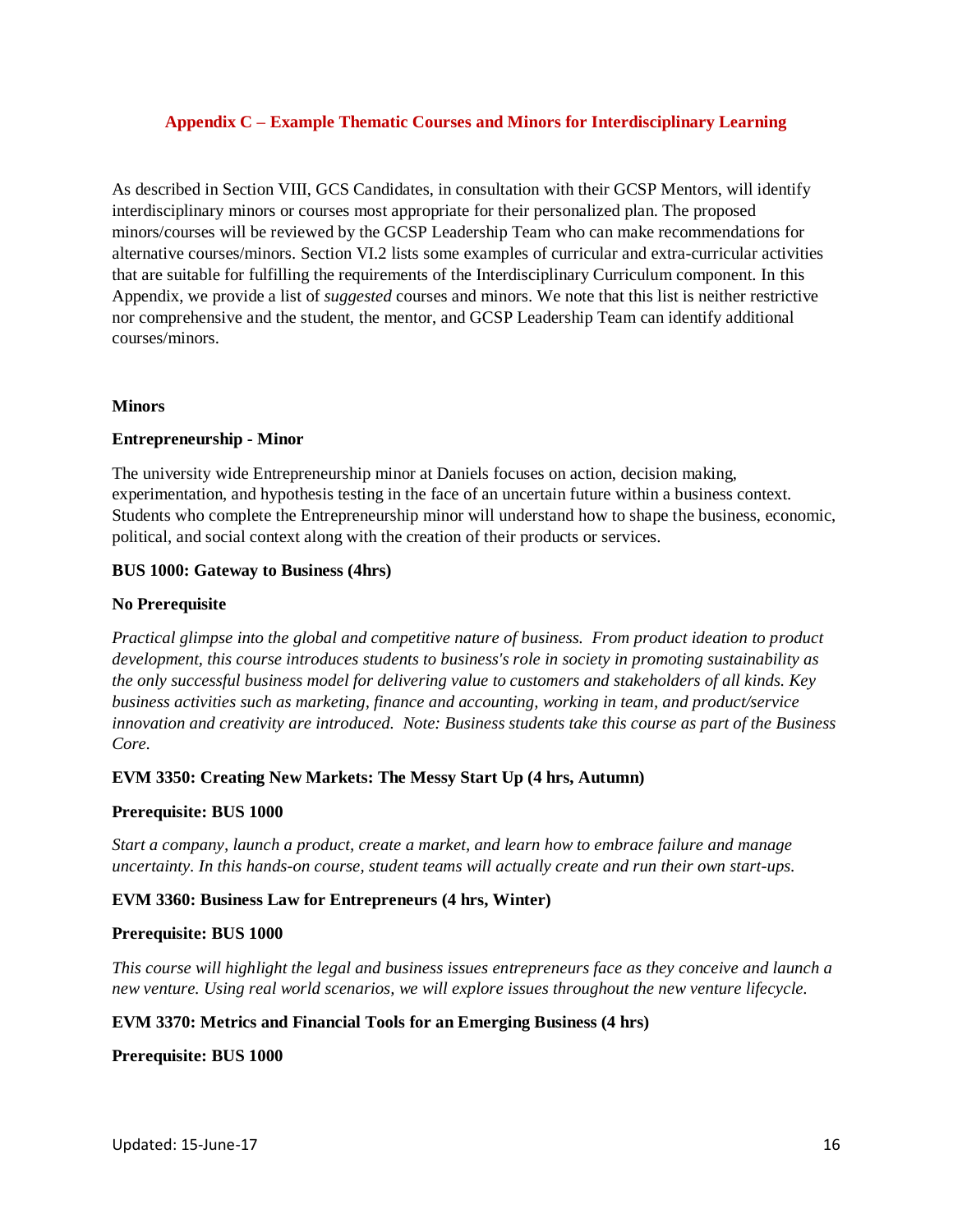*Students are taught to link physical activity occurring in the business venture to the movement of numbers on financial statements.* 

#### **EVM 3380: Leadership, Management, and Execution (4 hrs)**

#### **Prerequisite: BUS 1000**

*In the final course in the minor, students form multidisciplinary entrepreneurship project teams for transforming products or projects into practical realities, and to interact with alumni and community entrepreneurs.*

# **Elective Course (4 hours)**

Options include but are not limited to LLC 2003 Creativity & Leadership; COMP 2821 Introduction to Game Design; ENME 3820 Entrepreneurship through 3D Printing and any EVM non-required course. Submit other courses for approval to Dr. Sharon Alvarez, the Koch Chair of Entrepreneurship.

#### **Business Analytics - Minor**

Business Information Analytics involves using data to help businesses make decisions. Students completing this minor will gain critical thinking abilities that can be very important to potential employers in an increasingly competitive business environment.

24 credits, including:

| <b>INFO 1010</b>     | Analytics I: Data Management and Analysis 1      | $\overline{4}$ |
|----------------------|--------------------------------------------------|----------------|
| <b>INFO 1020</b>     | Analytics II: Business Statistics and Analysis 1 | -4             |
| <b>INFO 3100</b>     | <b>Automating Business Processes</b>             |                |
| <b>INFO 3140</b>     | <b>Foundations of Information Management</b>     | 4              |
| Electives            | Select eight credits of INFO coursework          | 8              |
| <b>Total Credits</b> |                                                  | 24             |
|                      |                                                  |                |

# **Medical Physics - Minor**

At least 20 credits of physics.

| Requirements include the following: |                                                   | 14-15 |
|-------------------------------------|---------------------------------------------------|-------|
| <b>PHYS 1211</b>                    | University Physics I                              | 5     |
| <b>PHYS 1212</b>                    | University Physics II                             | 5     |
| <b>PHYS 1213</b>                    | University Physics III                            | 5     |
|                                     | or PHYS 1214 University Physics III for Engineers | 4     |
| Plus:                               |                                                   |       |
| <b>PHYS 2300</b>                    | Physics of the Body                               | 3     |
| <b>PHYS 2340</b>                    | <b>Medical Imaging Physics</b>                    | 3     |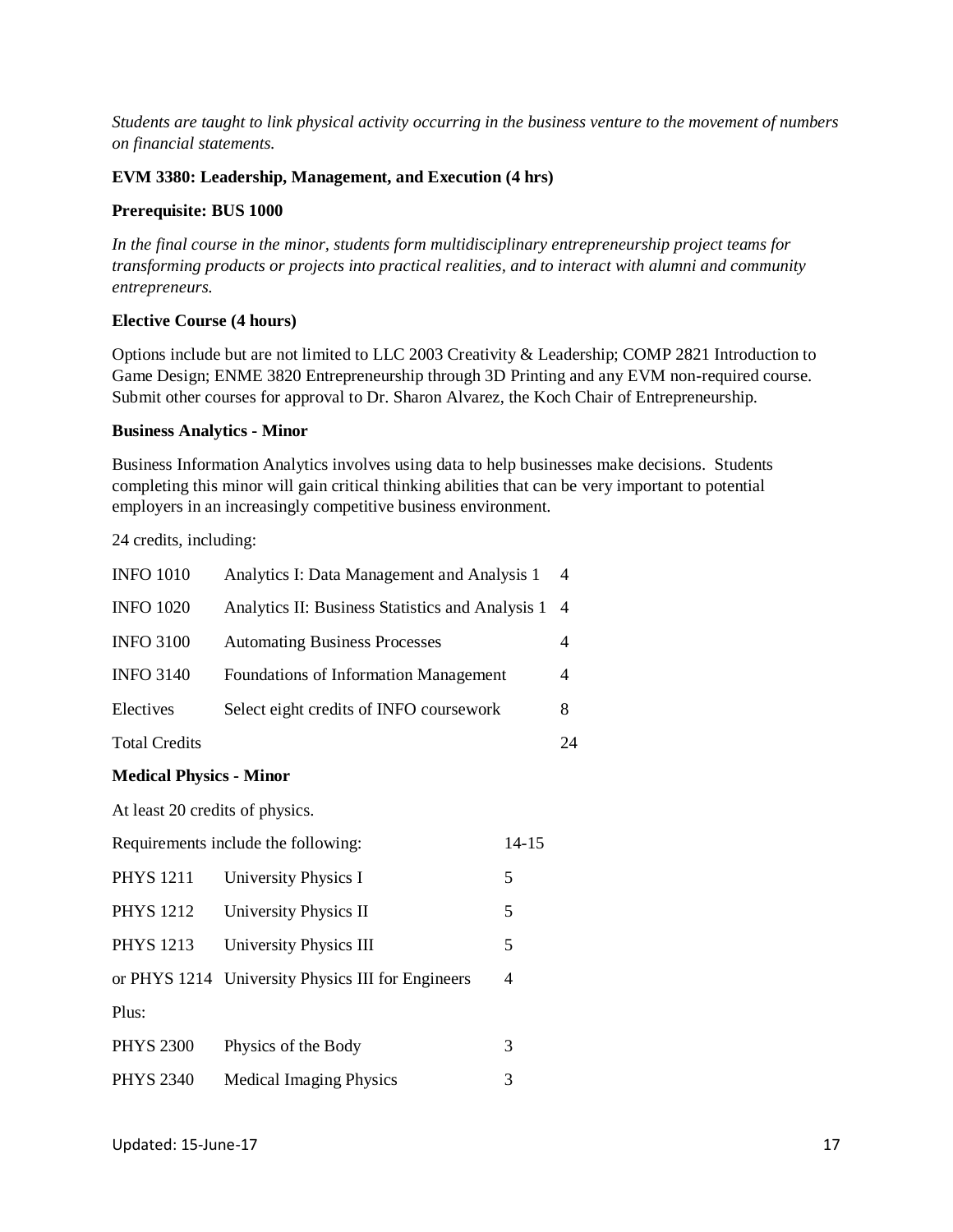# Total Credits 20-21

# **Sustainability - Minor**

A minimum of 20 hours from the following courses:

#### **Required Courses**

#### *Gateway course*

**GEOG 2500: Sustainability and Human Society.** *This course serves as the first course in the minor, addressing the three pillars of sustainability: environmental, economic, and social equity.*

*Elective Lens courses - 16 elective credits, including at least one course from each of the three "lens" categories: Natural & Physical Sciences; Social Sciences; and Arts & Humanities.*

#### *Natural/Physical Science Electives 4-8*

| <b>BIOL 2010</b>                | General Ecology                                                                         |
|---------------------------------|-----------------------------------------------------------------------------------------|
| <b>BIOL 2050</b>                | <b>Conservation Biology</b>                                                             |
| <b>BIOL 3020</b>                | <b>Aquatic Ecology</b>                                                                  |
| <b>BIOL 3030</b>                | Alpine Ecology                                                                          |
| <b>BIOL 3035</b>                | <b>Invasive Species Ecology</b>                                                         |
| <b>BIOL 3055</b>                | Ecology of the Rockies                                                                  |
| <b>BIOL 3060</b>                | <b>Tropical Ecology</b>                                                                 |
| <b>BIOL 3070</b>                | <b>Ecological Field Methods</b>                                                         |
| <b>BIOL 3095</b>                | <b>Global Change Ecology</b>                                                            |
| <b>BIOL 3044</b>                | <b>Coral Reef Ecology</b>                                                               |
| <b>CHEM 2240</b>                | Introduction to Environmental Chemistry                                                 |
| <b>CHEM 3410</b>                | Atmospheric Chemistry                                                                   |
| <b>CHEM 3412</b>                | Environmental Chemistry & Toxicology                                                    |
| <b>EALC 2001</b>                | Environmental Sustainability: Local and Regional Environmental Issues (LLC: restricted) |
| <b>EALC 2002</b><br>restricted) | Environmental Sustainability: The Impact of Development on the Environment (LLC;        |
| <b>EALC 2003</b>                | Environmental Sustainability: Energy in American Society (LLC; restricted)              |
| <b>ENVI 2801</b>                | Water Quality of Western Rivers and Streams                                             |
| <b>GEOG 2700</b>                | <b>Contemporary Environmental Issues</b>                                                |
| <b>GEOG 2608</b>                | Human Dimensions of Global Change                                                       |
| <b>GEOG 3610</b>                | Climatology                                                                             |

#### Updated: 15-June-17 18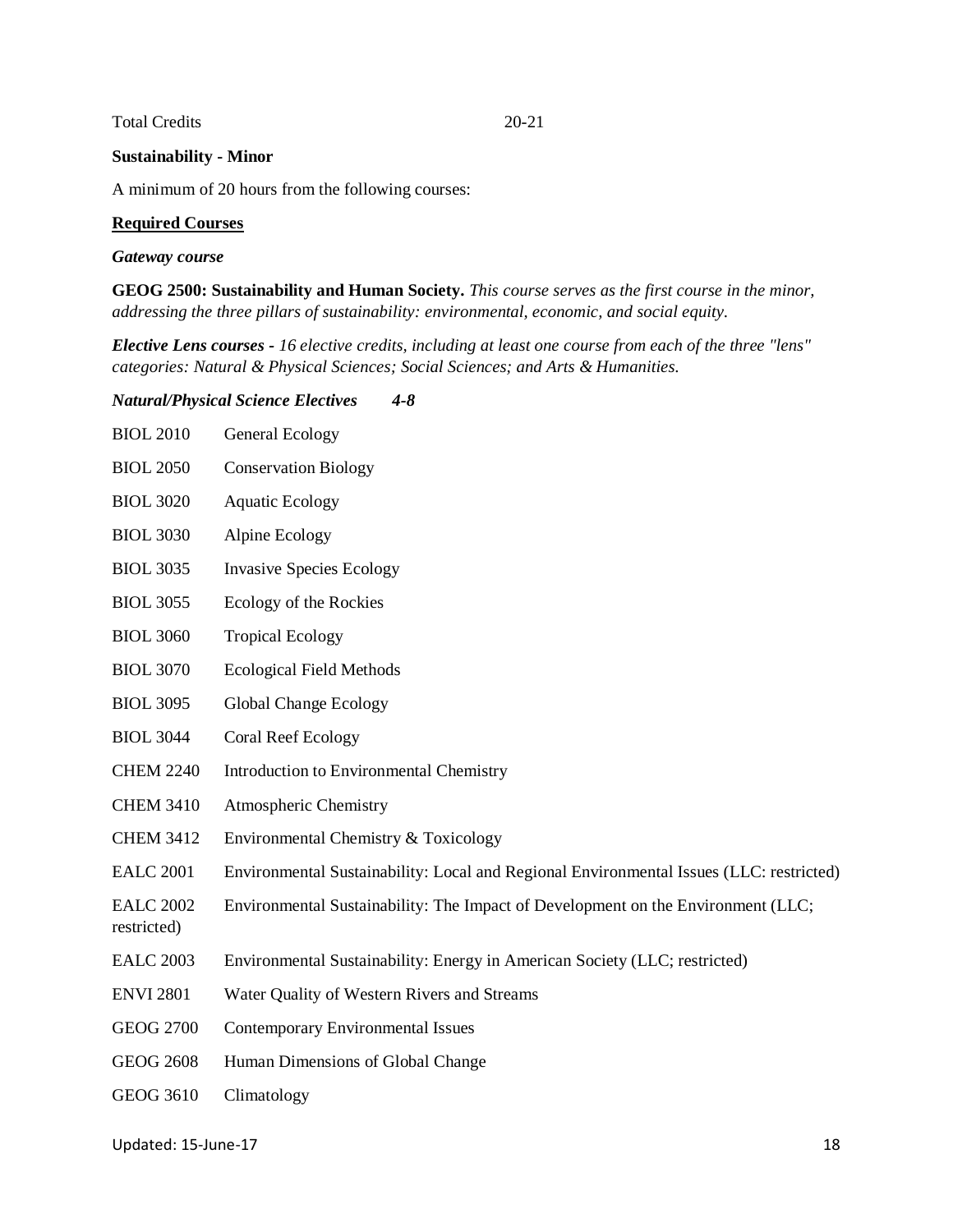- GEOG 3640 Climate Change and Society
- GEOG 3700 Environment & Development
- GEOG 3720 Mountain Environments and Sustainability
- GEOG 3800 Geography of Colorado
- GEOG 3830 Natural Resource Analysis & Planning
- GEOG 3870 Water Resources & Sustainability
- GEOG 2320 Andean Landscapes (Inter-term travel course)
- GEOG 3880 Cleantech and Sustainability
- GEOL 3100 Environmental Geology

#### **Social Sciences & Korbel Electives 4-8**

- ANTH 3040 Anthropologies of Place
- ANTH 3310 Indigenous Environment
- ANTH 3500 Culture and The City
- ANTH 3880 Culture, Ecology, Adaptation
- ECON 3970 Environmental Economics
- ENVI 3000 Environmental Law
- GEOG 2401 The Human Population
- GEOG 2410 Economic Geography
- GEOG 2420 Geography of Tourism
- GEOG 2430 World Cities
- GEOG 3310 Culture/Nature/Economics-Human Ecology
- GEOG 3340 Geographies of Migration
- GEOG 3400 Urban Landscapes
- GEOG 3420 Urban and Regional Planning
- GEOG 3425 Urban Sustainability
- GEOG 3440 Urban Transportation Planning
- GEOG 3445 Sustainability and Transportation
- GEOG 3730 International Environmental Policy
- GEOG 3740 Environmental Justice in the City
- GEOG 3890 Ecological Economics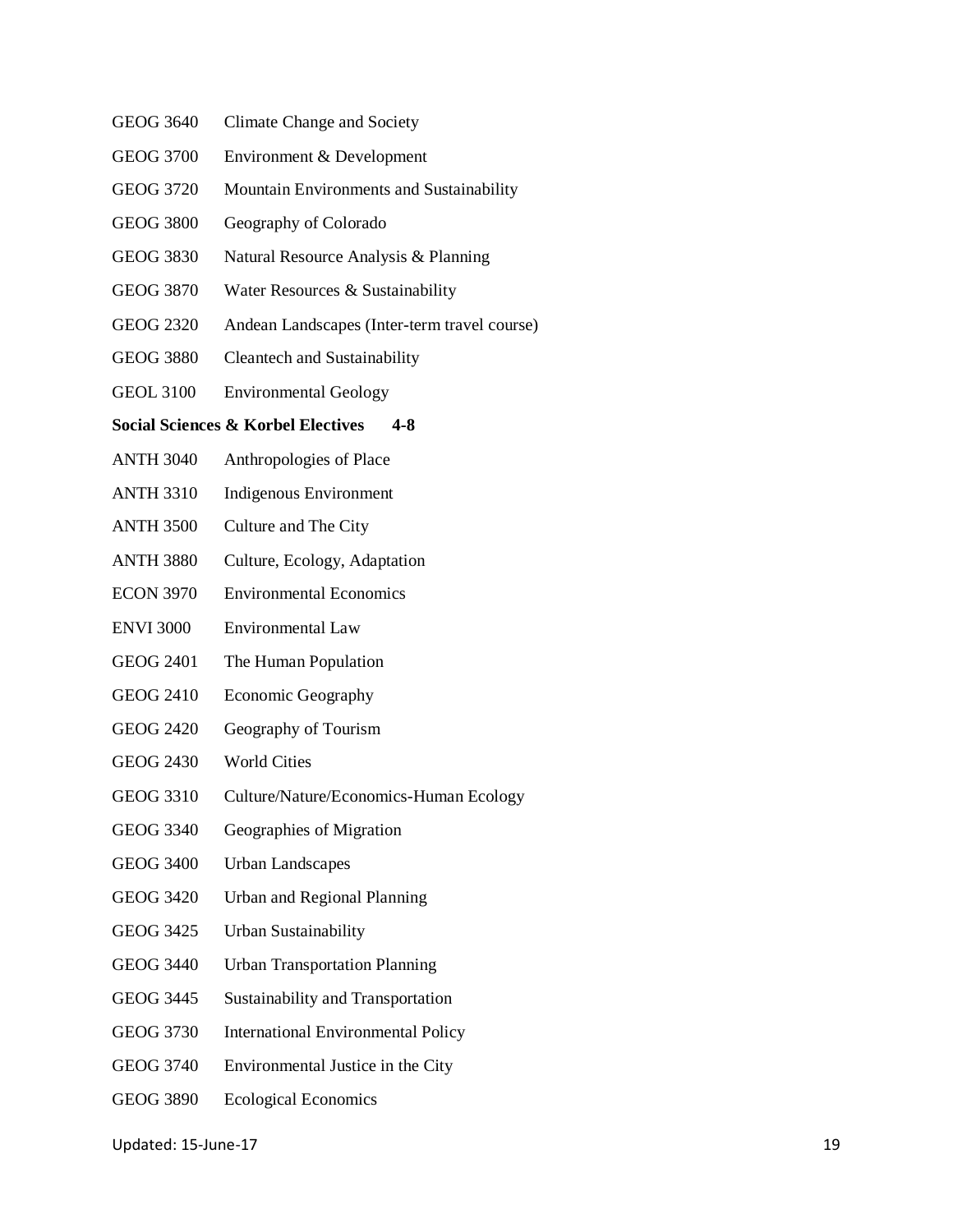| <b>INTS 2270</b>                       | Sustainable Energy                                                                                                                      |
|----------------------------------------|-----------------------------------------------------------------------------------------------------------------------------------------|
| <b>INTS 2380</b>                       | <b>Comparative Development Strategies</b>                                                                                               |
| <b>INTS 3630</b>                       | <b>Global Environment</b>                                                                                                               |
| <b>PLSC 2840</b>                       | International Law & Human Rights                                                                                                        |
| <b>Arts &amp; Humanities Electives</b> | $4 - 8$                                                                                                                                 |
| <b>ARTH 3850</b>                       | Art and the History of Science                                                                                                          |
| <b>COMN 2115</b>                       | Performance & Social Change                                                                                                             |
| <b>COMN 3701</b>                       | Topics in Communication (Communications and Climate Change) <sup>1</sup>                                                                |
| <b>EDPX 3200</b>                       | Data Visualization                                                                                                                      |
| <b>EDPX 3350</b>                       | Sustainable Design                                                                                                                      |
| <b>EDPX 3700</b>                       | Topics in Emergent Digital Culture (Biomedia) <sup>1</sup>                                                                              |
| <b>EDPX 3725</b>                       | <b>Activist Media</b>                                                                                                                   |
| <b>ENGL 2708</b>                       | Topics in English (Native American and Aboriginal Land in Literature; Images of the<br>Apocalypse in Literature and $Film$ <sup>1</sup> |
| <b>ENGL 2715</b>                       | Native American Literature                                                                                                              |

- HIST 2710 From Sea to Shining Sea: Nature in American History to 1900
- HIST 2720 Paved Paradise? Nature and History in Modern America
- MFJS 3261 Green Screen: Cases and Concepts in Environmental Filmmaking
- PHIL 2180 Ethics
- PHIL 2785 Environmental Ethics

*Additional elective credits may come from any lens category or other approved electives.*

# **Other Approved Courses + Internships<sup>2</sup> 0-4**

HRTM 3700 Topics in Hospitality Mgmt (Sustainability and Entrepreneurship)<sup>1</sup>

LDRS 2400 Leadership & Sustainability in Belize (Inter-term travel course)

- MGMT 3100 Business Ethics and Social Responsibility
- SJUS 2010 Social Justice: Exploring Oppression (LLC; restricted)
- Capstone Seminar 4

# GEOG 2550: Current Issues in Sustainability (topics vary by instructor)

Total Credits 24

<sup>1</sup> Topics courses must have Sustainability Attribute.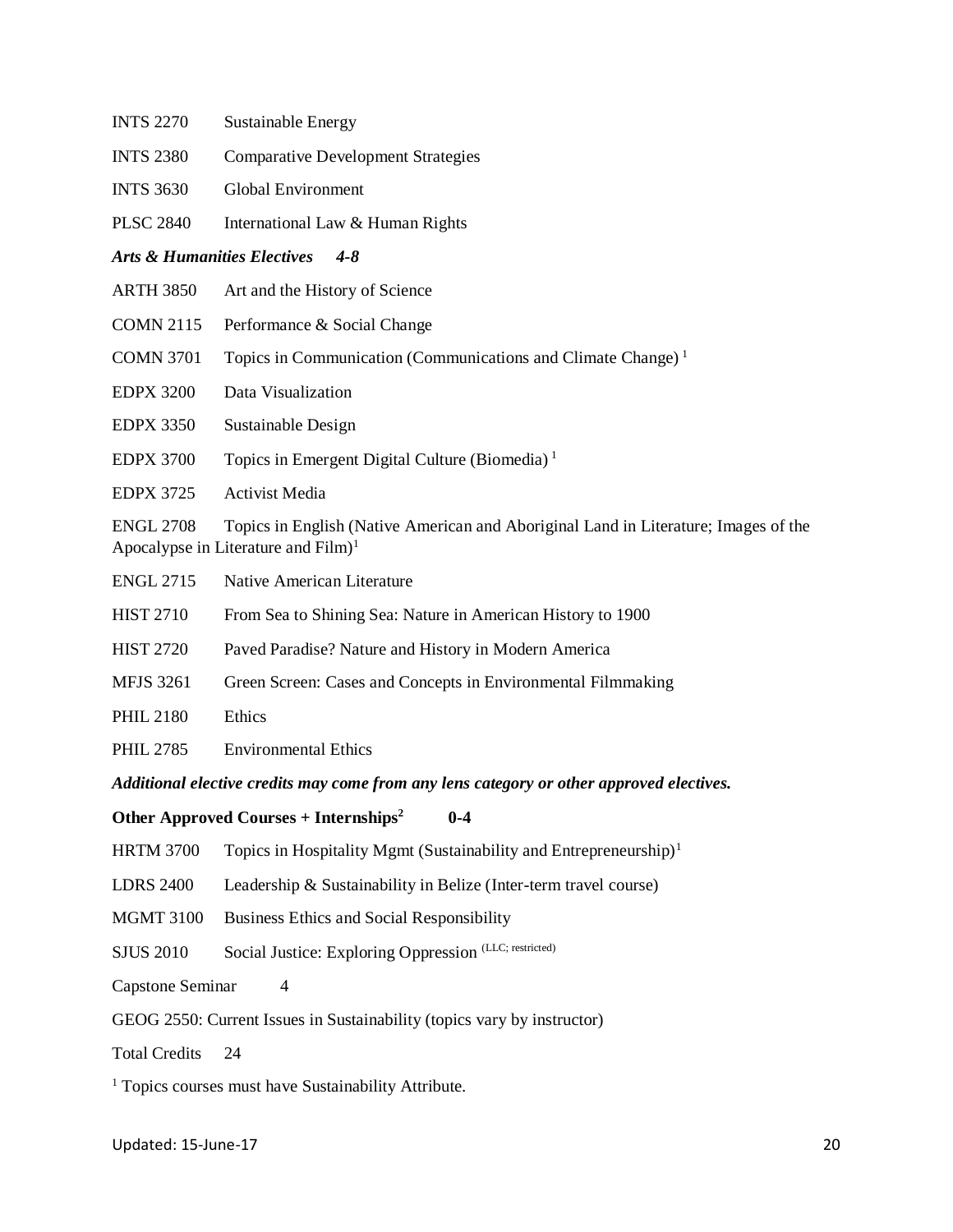<sup>2</sup>Additional courses including topics courses, study abroad courses, independent studies, and internships may be approved for elective credit on a case by case basis by the Sustainability Minor Advisor.

# **Environmental Science - Minor**

#### **26 credits. Requirements include:**

| <b>GEOG 1201</b>     | <b>Environmental Systems: Weather</b>    | 4  |
|----------------------|------------------------------------------|----|
| <b>GEOG 1202</b>     | Environmental Systems: Hydrology         | 4  |
| <b>GEOG 1203</b>     | <b>Environmental Systems: Landforms</b>  | 4  |
| <b>BIOL</b> 1011     | Evolution, Heredity and Biodiversity     | 4  |
| <b>BIOL</b> 1021     | Evolution, Heredity and Biodiversity Lab | 1  |
| <b>BIOL 2010</b>     | General Ecology                          | 4  |
| <b>BIOL 2011</b>     | General Ecology Lab                      | 1  |
| <b>GEOG 2700</b>     | <b>Contemporary Environmental Issues</b> | 4  |
| <b>Total Credits</b> |                                          | 26 |

# **Geographic Information Science - Minor**

# **20 credits of coursework. Requirements include the following:**

| GEOG 2010 Digital Earth <sup>1</sup> |                                                                  |                 |
|--------------------------------------|------------------------------------------------------------------|-----------------|
|                                      | GEOG 2100 Introduction to Geographic Information Systems (GIS) 4 |                 |
|                                      | GEOG 3200 Remote Sensing                                         |                 |
| <b>Total Credits</b>                 |                                                                  | 12 <sup>°</sup> |

<sup>1</sup> This course must be taken prior to completing the other courses for the minor.

A list of acceptable elective courses is available from the geography department.

**Prerequisites:** Students are expected to have completed the Analytical Inquiry-Natural Science requirement or equivalent prior to enrolling in GEOG 2000 Geographic Statistics. Completion of an introductory course in geography such as GEOG 1410 People, Places & Landscapes; GEOG 1201 Environmental Systems: Weather; or GEOG 1216 Our Dynamic Earth I is encouraged but not required.

# **Socio-Legal Studies – Minor**

The minor requires 20 credits including one of the following: PLSC 1810 Introduction to Law and Society, SOCI 2120 Methods of Socio-Legal Inquiry, SOCI 2755 Legal Actors and Institutions. Remaining credits are selected from electives listed in the major. Only one course in the student's minor can be from that student's major area. Student may complete a pre-approved internship to fulfill up to 4 credits toward the minor. Major and minor courses cannot be double counted.

# **General areas of specialization**

Updated: 15-June-17 21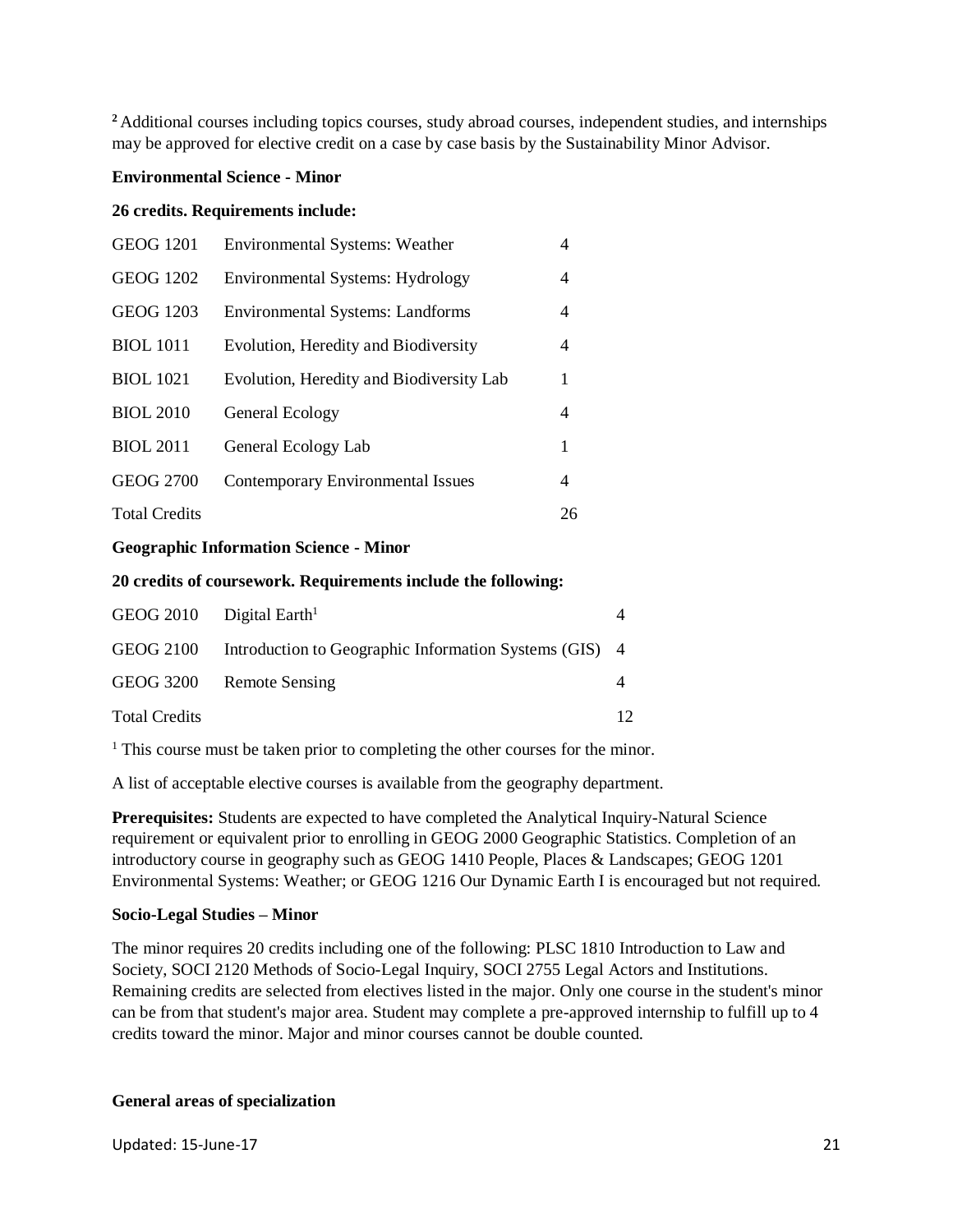#### 1. Public policy

- a. LDRS 2040 Leading Community Change
- b. LDRS 2050 Collaborative Leadership: Local Perspectives
- c. LDRS 2060 Collaborative Leadership: Global Perspectives
- d. ECON 3740 Health Economics
- e. PPSS 2100 Concepts of the Public Good

#### 2. Business

- a. BUS 1000 Gateway to Business
- b. LGST 3100 Business Ethics & Social Responsibility
- c. LOS 3100 Entrepreneurship

#### 3. Law

- a. LGST 2000 Foundations of Business Law
- b. ENVI 3000 Environmental Law
- c. LGST 3700 International Business Law
- d. L 4310 Introduction to Intellectual Property

#### 4. Ethics

- a. PPSS 2050 Ethical Decision Making
- b. LGST 3710 E-Commerce Law and Ethics

# 5. Human behavior

- a. BIOL 3641 Systems Neuroscience
- b. BIOL 3646 Seminar: Cognitive Neuroscience
- c. PSYC 3262 Affective Neuroscience
- d. LDRS 2017 The Leadership Process
- e. LDRS 2018 Self as a Leader
- f. LDRS 2019 Leading Teams
- g. LDRS 2300 Transformational Leadership
- h. LDRS 2310 Leadership in a Virtual World
- i. LOS 3150 Working in Groups and Teams
- 6. Risk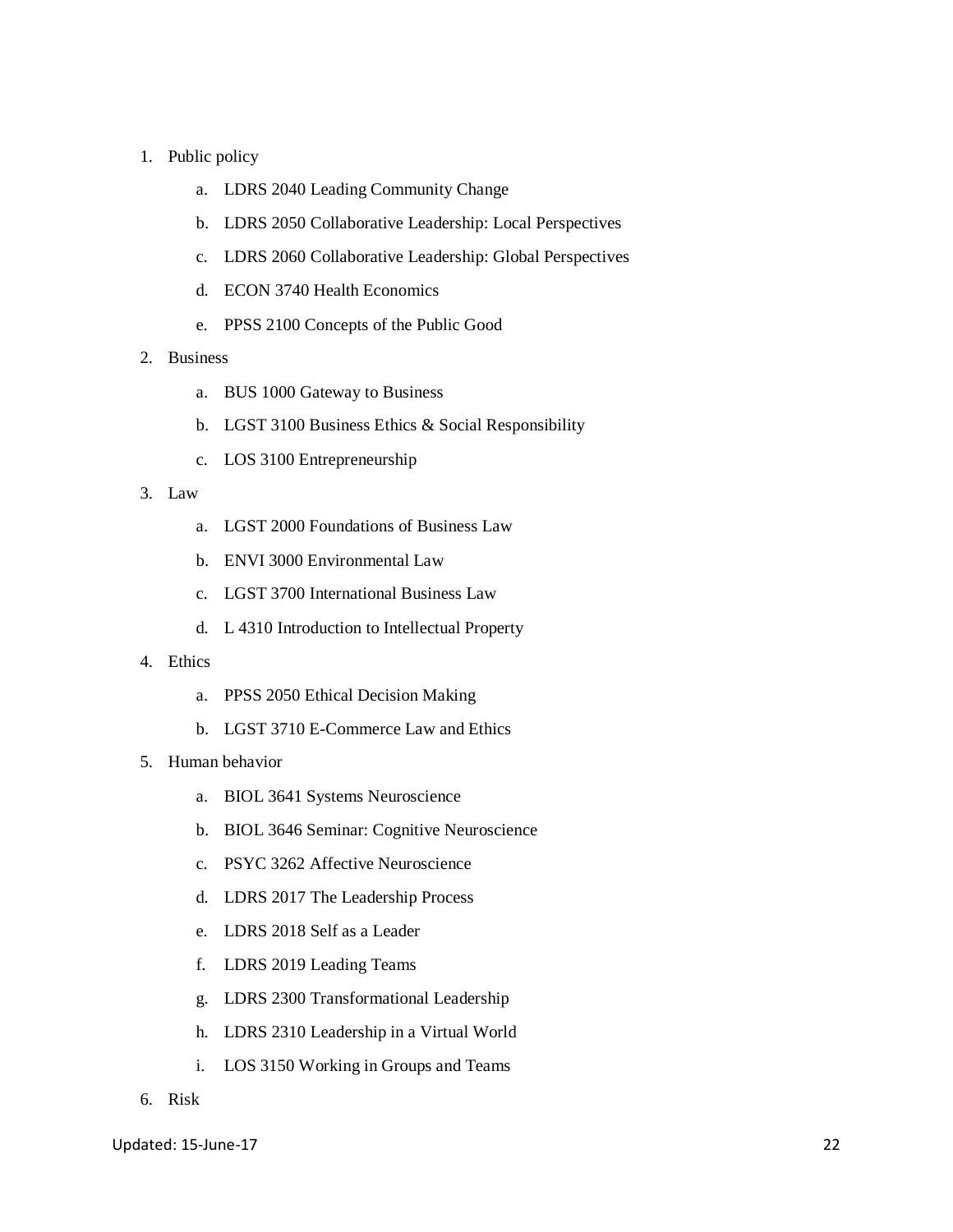- a. INTS 3075 Security Research and Policy Analysis
- b. EALC 2001 Environmental Sustainability: Local and Regional Issues
- c. EALC 2002 Environmental Sustainability: The Impact of Development on the Environment
- d. CMGT 3438 Legal Issues & Risk Management

#### 7. The arts

- a. EDPX 2000 Imaging in Emergent Digital Practices
- b. EDPX 2100 Codes in Emergent Digital Practices
- c. EDPX 2200 Cultures in Emergent Digital Practices
- d. EDPX 2300 Systems in Emergent Digital Practices
- e. EDPX 2400 Time in Emergent Digital Practices
- f. EDPX 3100 Programming for Play
- g. EDPX 3200 Data Visualization
- h. EDPX 3270 Making Networked Art
- i. EDPX 3320 Interactive Art
- j. EDPX 3350 Sustainable Design
- k. EDPX 3450 Visual Programming
- l. ARTS 1250 Drawing
- m. ARTH 2801 World Art I
- 8. Medicine
	- a. Departments of Chemistry, Physics, Psychology, and Biology provide pre-med courses
- 9. Natural Sciences
	- a. Departments of Biological Sciences, Chemistry & Biochemistry, Geography & the Environment, Mathematics, Physics & Astronomy provide courses in the natural sciences.